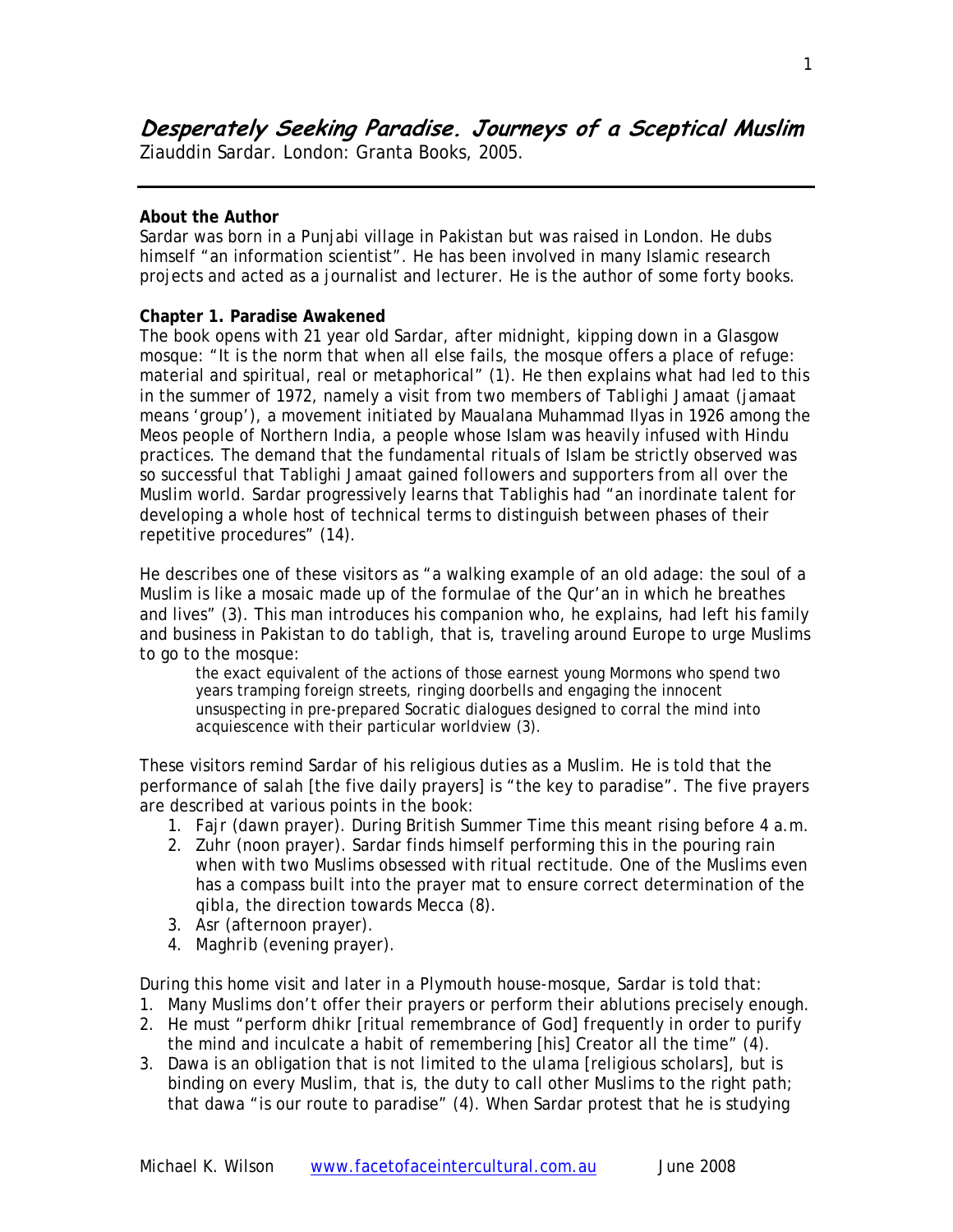for his final exams he is told that by doing *dawa* he can prepare himself for the Final Exam before Allah on the Day of Judgment.

4. He must propagate the *kalima* ("the word"), the Islamic Creed: "There is no God but Allah; and Muhammad is the Messenger of God."

He finds himself leaving the house, 'volunteering' to do forty days of itinerant *dawa*, a budding *dai*, one who calls others to the right path. However, this *tabligh* experience quickly sours on Sardar. He discovers the essence of this approach treats religious observances as "a *quid pro quo* with the Almighty, one merely applied the ready-made formula and one could relax, confident in the assurance that paradise would be the outcome.." (12). But this approach was characterized with complacency towards the social ills of the world, especially in the Muslim world.

As Sardar, doing his *tabligh*, visits various Muslims he meets with interesting responses. A doctor has many objections to joining them for *tabligh*, asking them why they have come all the way to England to do the *tabligh* when there are about half a billion Muslims in India and Pakistan. Rejecting the doctor's argument that involvement in politics is necessary to address social injustices the Tablighi Jamaat members simplistically argue, "If Muslims were diligent about their prayers and remembered God and their place in the cosmos, there wouldn't be any injustice" (16).

A labourer they visit mischievously asks whether the Tablighi Jamaat members carry an imanometer around with them to measure whether his *iman* ("faith") is weak or strong. He then tells the story of a prostitute who, according to Muhammad, would enter paradise with all her sins forgiven, because she took water from a well and poured it into one of her shoes to give to a dog that was dying of thirst. His point being that even if he is neglectful in prayer, like the prostitute, an act he has done or will do might elicit forgiveness.

The Tablighi Jamaat leader tries to use a counter story from the life of Muhammad to insist on the importance of orthodoxy and orthopraxy, asking, "Surely, you would rather follow the Prophet than a prostitute?" But the labourer replies with Muhammad's saying that "Iman has over sixty or seventy branches. The most excellent of these is saying There is no God but Allah; and the lowest of them is the removal of excellent objects from the way of others." As a cleaner, therefore, the labourer insists his *iman* is solid.

Afterwards, the Tablighi Jamaat leader tells Sardar that he needs to spend much more time learning from them. But to Sardar "[it] seemed clear… that more time would simply mean more repetitions of exactly the same truncated pieties, the same six points." He comments, "I felt no nearer to paradise nor clearer in my ideas about paradise than when they had stormed my flat that fateful Sunday morning. All I had learned was that their formula could not be mine" (18).

## **Chapter 2. The Brotherhood of Salvation**

Sardar has now become aware "that paradise was a motif deeply woven into culture and society, politics and art, Muslim and British", implying "a state of mind afflicted by an ongoing dissatisfaction with how things are, a dissident search for ways to make things better" (21).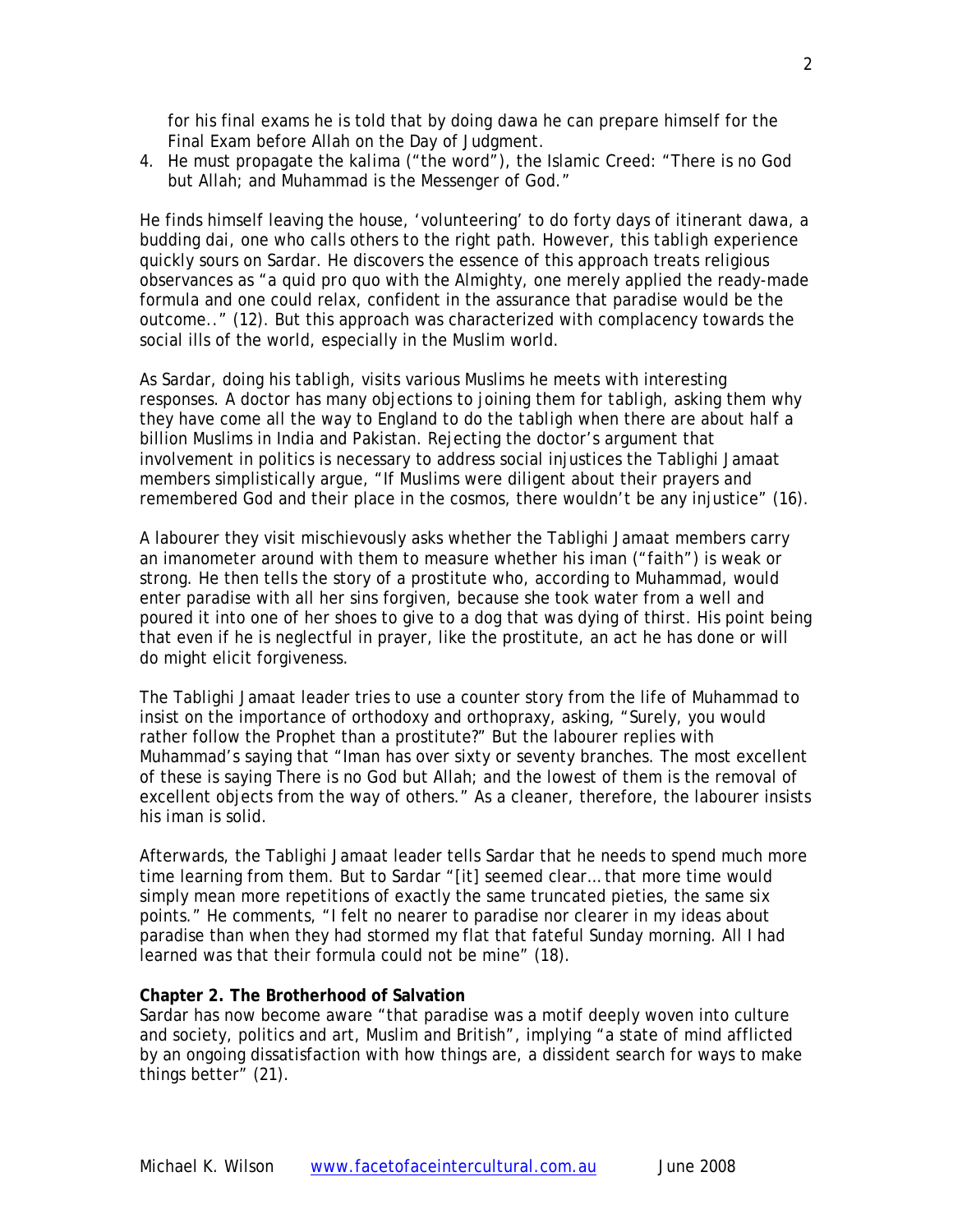Recalling his childhood, Sardar remembers suffering at school in Hackney from the "game" of "Paki bashing". He remarks, "Being and becoming a Muslim, shaping an identity, was a contested arena wherever I lived, in London or in a divided India 'back home'" (22). As a child he picked up English well and thus became an interpreter for his mother. He recalls evenings in his home devoted to *mushaira*, poetry recitals in Urdu and going to watch Indian movies, yet amalgamating – adding "bangers and mash and fish and chips to sag gosht and parathas, not noticing the joins" (23).

At school, as his own form of protest, Sardar established an Islamic Society, which brought him into contact with FOSIS, the Federation of Students Islamic Society in UK and Eire, a body formed in 1962 in Birmingham and composed of expatriate students from various Muslim countries pursuing higher degrees in Britain, plus "a string of indigenous and American hippies who, often after a long and arduous search, had arrived at Sufism and converted to Islam." Sardar himself was part of "the first few droplets of the coming tide: Muslims born of immigrant parents who had been born or brought up and educated in Britain and actually made it to higher education" (24).

FOSIS organized protests following certain events:

- 1. Nasser's execution of Sayyid Qutb of the Muslim Brotherhood in 1966.
- 2. The occupation of Palestine following the 1967 Arab-Israeli war.
- 3. The 1969 Hindu-Muslim riots.

Sardar recalls the sense of brotherhood he shared with fellow Muslim students and how they even were involved together in arranging actual marriages. He explains how a niche for them to do this was creating when arranging marriages became problematic for Muslim women in Britain, given that they had been uprooted from stable environments in their homelands where they had been "interconnected over generations with entire villages or neighbourhoods" (26).

Many FOSIS members became returned to their countries to become leaders in industry, politics, administration or the academic world: "We were the future of the worldwide Muslim community, longing for its former glories to be revived" (27). Sardar speaks of visits from such notaries as Said Ramadan, former Secretary of the Muslim Brotherhood, Malcolm X and Muslim philosopher Malik Bennabi. Bennabi had a profound understanding of western culture and civilization and disagreed with the many Muslim scholars who blamed colonization for the demise of Islam. Rather, colonizibility, an inherent weakness in Muslim societies, was the real reason.

Sardar tells how the Muslim Brotherhood of Egypt (founded in 1928 in Egypt as a youth club by Hassan al-Banna) and Jamaat-e-Islami of Pakistan (founded in August 1941 in Lahore by Maulana Sayyid Abulala Mawdudi) vied with each other to capture the souls of FOSIS members. He describes the visit of Mawdudi to Britain in 1969. Mawdudi argued:

Even if you establish an Islamic state through armed revolution, it would not be possible to run the state and carry on its affairs in accordance with the Islamic way, for the simple reason that society and its different sections have not been properly prepared for the moral transformation that Islam wants. Armed revolution as a means to power is open to others as well – so there is a danger that Muslim countries will become ensnared in a vicious circle of revolutions and counter-revolutions and of conspiracies and counter-conspiracies. Moreover, to bring about armed revolution, you have to organize your movement on the pattern of secret societies. These have a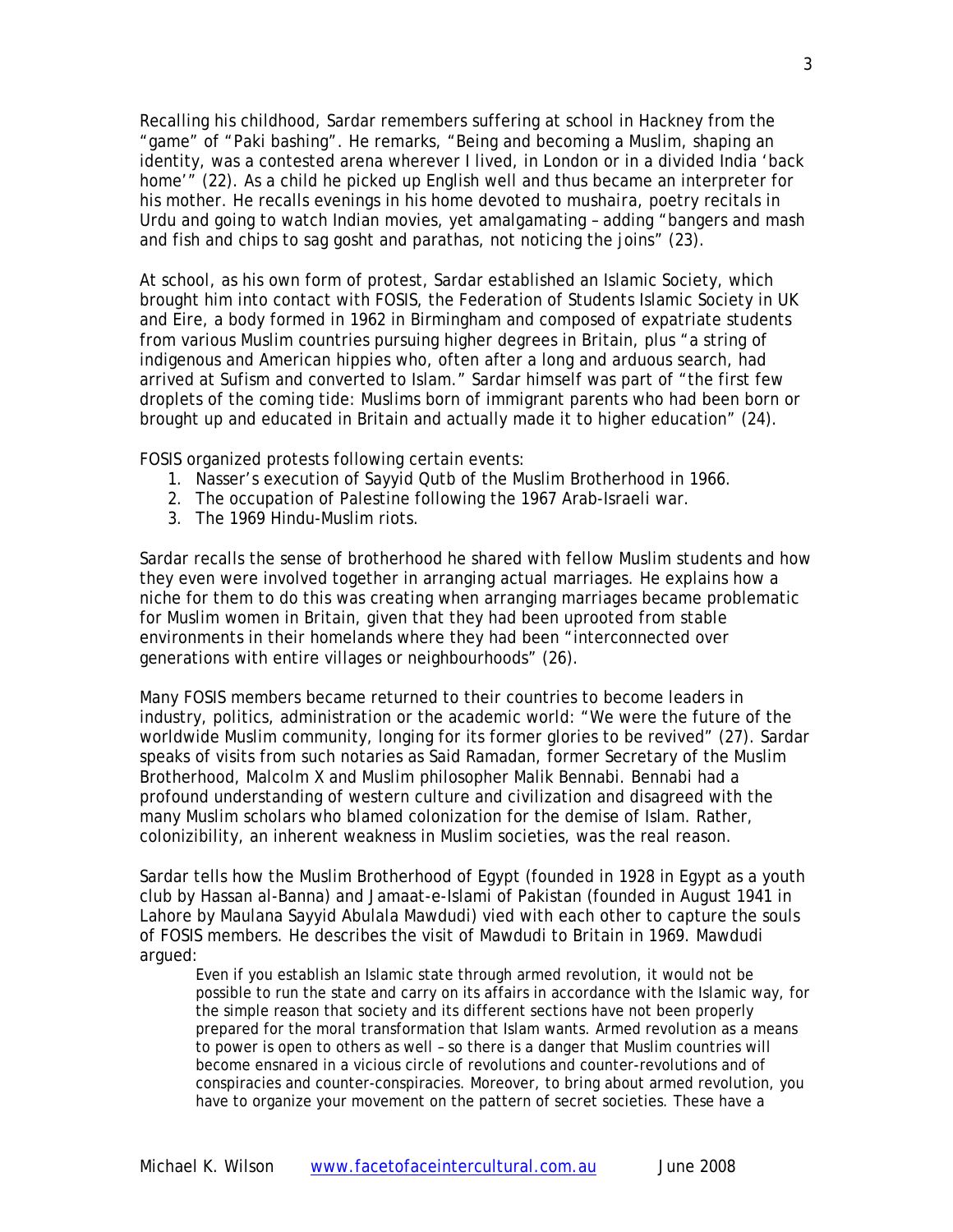temperament of their own. They admit to no dissent and disagreement. The voice of criticism is silenced; and free, fair and frank discussions become conspicuous by their absence. Another demand of the inner logic of secret societies is to permit workers to resort to deceit, lies, forgeries, frauds, bloodshed and many other things, which are forbidden in Islam. It is also in the nature of revolutions brought about by the bullet that they can be maintained only through the bullet. This produces a climate where a peaceful switch-over towards an Islamic order becomes virtually impossible (30).

As Sardar immersed himself in Mawdudi's writings he noted how Mawdudi viewed Islam as a total system touching every aspect of an individual's life, shaping the whole of society, especially emphasizing the importance of increasing personal piety, initially unaided by structural reform. Sardar found this portrayal of Islam as a total system "a touch utopian": "It was not evident to me that Islam, as we understood it, had all the necessary principles to tackle the dilemmas of the modern world" (31). Though Mawdudi chastened traditional scholars for losing touch with the modern world, he himself was guilty of the same deficiency:

For him, the Shariah – Islamic Law – was a ready-made framework which could solve all problems. There was nothing in his thought that could provide us with a way of gaining a fresh understanding of the worldview of Islam. Could it really be the case that an old system of law that had not been in effective operation for an entire society for hundreds of years could just be taken off the shelf and dusted down and then provide answers for complex questions about governance, development, modernity, questions that were by no means settled and the subject of earnest debate even in modern developed societies? (31)

Sardar's greatest reservation about Mawdudi's thought concerned his views on women. He comments:

…the Maulana seemed to have absolutely no understanding of the world I inhabited, let alone the world, outlook and attitudes of my mother and sister, nor of the diverse women of my acquaintance from schoolteachers, nurses, sundry officials and functionaries to classmates and fellow students. Despite all the string and sealing wax he uses to tie up his arguments, in such works as *Purdah* ("The Veil") and *The Status of Women*, the fact remained that he saw women as innately inferior, creatures who should be wrapped up in shrouds and confined within the four walls of a house because by their inherent nature they are a moral threat to the health of society! The more I read the more it became obvious that most of Mawdudi's opinions were uninformed, his reasoning rather shabby, and the utopia he had constructed just that: a nonplace for non-people (32).

Many of the Jamaat members Sardar met were, in his estimation, profoundly ignorant, "in the deepest sense of the word", being dominated by a guru syndrome centered on Mawdudi (32).

Sardar reviews the origins of the Muslim Brotherhood in Egypt which became a political organization in 1936. Its founder, Al-Banna, treated the Qur'an and military jihad as two sides of the same coin. So members of the Brotherhood were required to supplement their traditional Islamic training with military training. Al-Banna in *What is Our Message?* insisted that the development of Islam involves five stages:

- 1. *Weakness*: "a group amongst the noble and respected class" is in "the servitude of a tyrant who is disobedient to Allah" (33).
- 2. *Leadership*: a leader emerges to challenge the rule of the tyrant.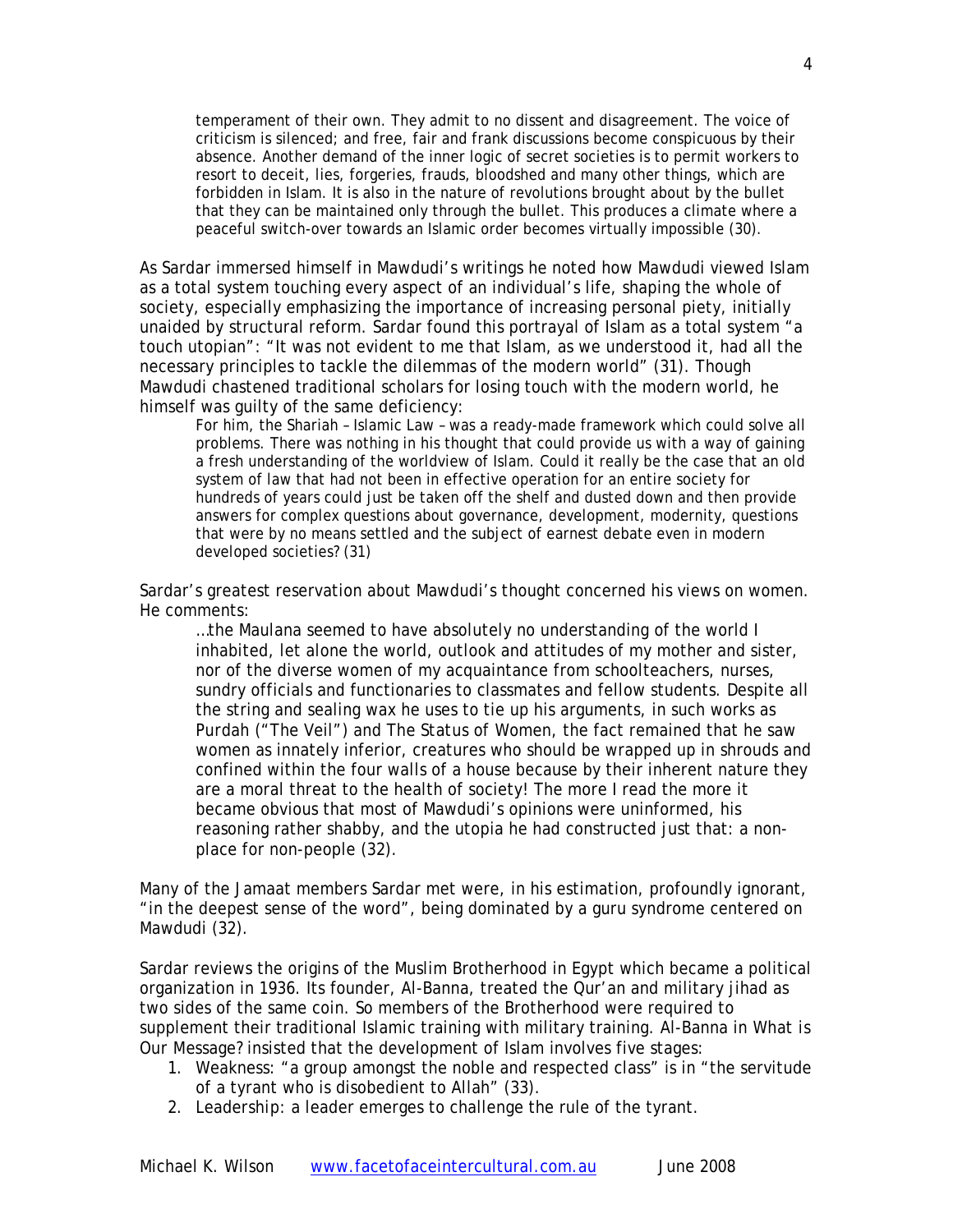- 3. *Confrontation*: between the forces of light and the forces of darkness.
- 4. *Adherence to truth*: "with patience, perseverance and tolerance in the face of disgrace" (33).
- 5. *Triumph*: Shariah is able to satisfy every need. Culture, in its various forms, is anarchy and must be rooted out from "every road, in every place of assembly and in every winter and summer pleasure resort" (33).

The intellectual leader of the Muslim Brotherhood was Sayyid Qutb, a close associate of Nobel Prize winner, Naguib Mahfouz and of Nasser. During two years of residence in the US in the late 1940s Qutb found Americans to be "primitive in the way he lusts after power, ignoring ideals and manners and principles" (33). Despite the plethora of churches, which he found hard to distinguish from places of entertainment, he found Americans completely lacking in spirituality.

During the mid-1940s the Muslim Brotherhood became more involved in violence. The assassination of the Egyptian Prime Minister, Mahmud Fahmi Nokrashi was followed by the killing of Hassan al-Banna by government agents. When America greeted this news with delight Qutb decisively linked himself with the Brotherhood.

In *Social Justice in Islam* Qutb argues for jihad as an instrument of securing social justice since social justice presupposes economic justice and "those with wealth and power do not give up their ill-gotten gains easily" (34). Qutb not only radicalized the entire Islamic movement in Egypt but also influenced Islam in the Indian Subcontinent and SE Asia. Then on Oct 26, 1954 a member of the Muslim Brotherhood tried to assassinate Nasser. Nasser responded by executing six conspirators and arresting over 1000 Brotherhood activists, including Qutb who was regularly tortured. Qutb's last book *Milestones* indicates that Qutb's

experiences in Nasser's prison had made Qutb an angry and vengeful man, who had lost all perspective. The entire world, Qutb now declared, including all Muslim countries, was the abode of *jahiliyya* – absolute ignorance. The Muslim community no longer existed; it had disintegrated into darkness, unbelief and ignorance… Jihad was now allout war between the Brotherhood and everyone else (35).

Qutb was hanged in 1966 and in 1981 members of the Muslim Brotherhood took their revenge by assassinating President Sadat. In those times Sardar remembers how with other members of FOSIS he changed the slogans of the Brotherhood:

Allah is our objective. The messenger is our leader. The Qur'an is our law. Jihad is our way. Dying in the way of Allah is our highest hope.

But Sardar began to develop reservations:

…it was too much of a stretch of my imagination to see 'the Qur'an as our law' since law is a dynamic, changing institution and the Qur'an contains remarkably few legal injunctions. A book of eternal guidance, as the Qur'an describes itself, cannot be reduced down to a fixed set of laws (36).

Sardar also believed there were other ways to solve problems besides militaristic jihad, observing that Muhammad's 23 years as the Prophet only involved a few months of such jihad.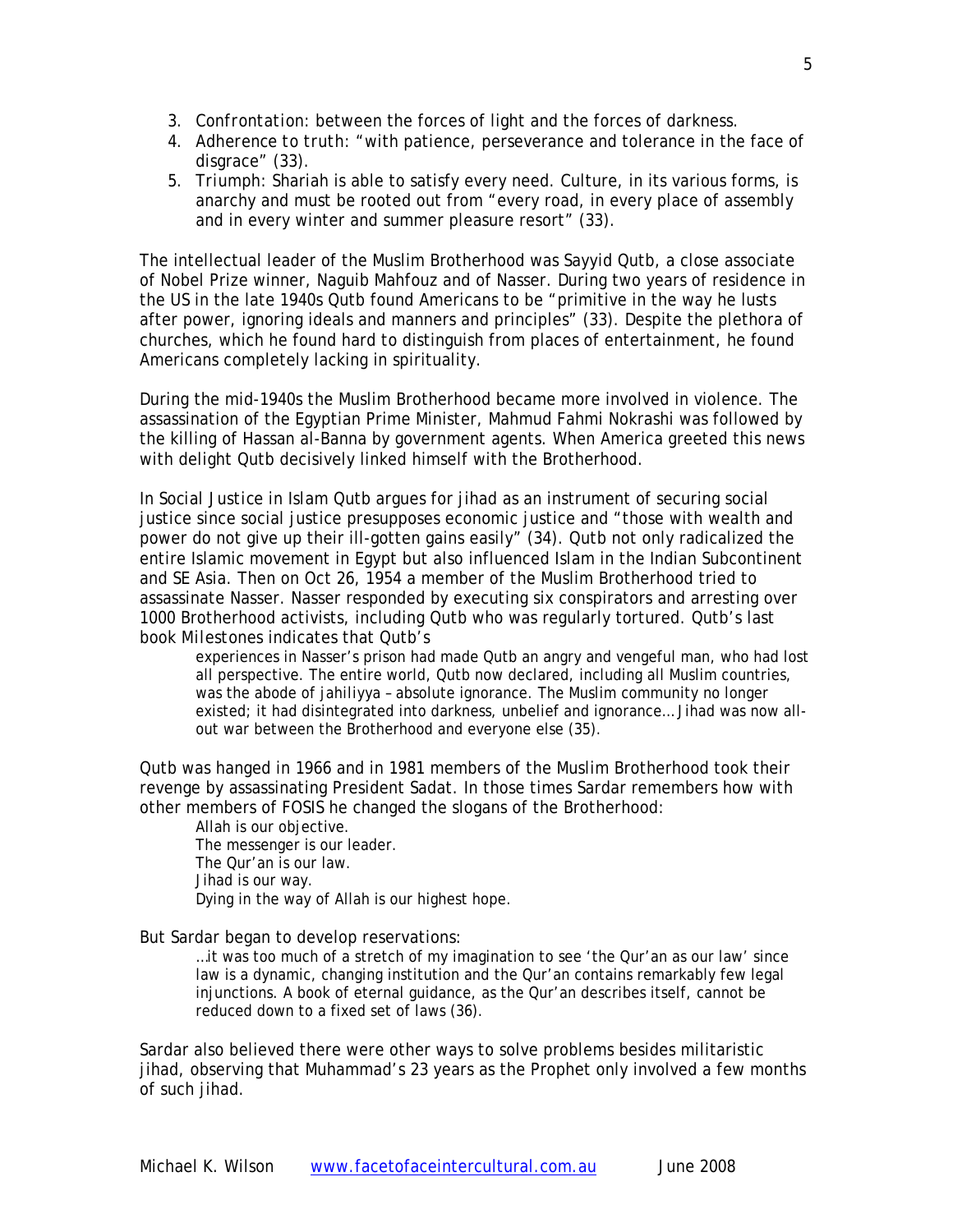Sardar recalls how Brotherhood member, Said Ramadan, exposed for him the essential mentality of the Brotherhood: "the light of certainty and faith." An Israeli officer delighted one of Ramadan's friends when he told him that Israeli soldiers preferred not to risk attacking Brotherhood volunteers because their delusions about paradise awaiting them after death turned them into savage demons. Ramadan saw this certain faith as a "terrible weapon" but Sardar reflected:

Only perfect people can have perfect, certain faith. And that was my problem with the members of the Brotherhood. They saw themselves as perfect; they were certain of everything. In short, they were ideologues: Islam, for them, was an ideology that allowed for no imperfections, no deviation, and, in the final analysis, no humanity. This is why I found so many of them so repugnant (38).

# **Chapter 3. A Tall Fruit-Bearing Tree**

Sardar recalls his childhood, how his mother would spend half an hour each evening reading him verse after verse of the Qur'an so that by the time he was 14 he had the whole book in original Arabic. His mother frequently quote Muhammad Iqbal's words, that a person should read the Qur'an as if it was revealed to him or her personally.

Sardar notes that the precise Arabic word for "paradise", *firdous*, only occurs twice in the Qur'an:

Verily, as for those who attain to faith and do righteous deeds – the gardens of paradise will be there to welcome them (18:107).

[these are the heirs] who will inherit paradise; there they will abide (23:11).

However, the Qur'an also uses the metaphor of the garden a number of times to signify paradise, e.g.:

A similitude of the Garden which is promised unto those who keep their duty [to Allah]: Underneath it rivers flow; its food is everlasting, and its shade; this is the reward of those who keep their duty (13:35).

His mother argued that the word rendered "shade", namely, *zill*, signified "protection", the very idea underlying the notion of shade. She also argued that the "food" must be sustenance needed for the inner self. Further, she maintained that the image of the garden being full of fountains signified fountains of knowledge.

His father told him that he needed two things to live the metaphor of shade: (1) a teacher, "like a tall and strong fruit-bearing tree, under whose protection you acquire the knowledge of classical disciplines" (45) and knowledge of the best way to learn; (2) "a few good and loyal friends to protect you" (46). With regard to the first point his father relates one of Al-Ghazali's stories about the Bedouin chief who returned lecture notes to Al-Ghazali quipping, "I thought you went to university to learn, not to take notes" (46). Al-Ghazali went back to university for another four years without taking any notes, just thinking to such good purpose that he became one of the leading scholars of the Islamic civilization.

Acting on his father's advice Sardar asked a Sudanese theologian, Jaffar Shaikh Idris, to be his mentor, learning from him traditional Islamic disciplines, "the writings of the masters of Islamic law, philosophy and exegesis" (47). He started an *usrah* ("family") group which met weekly, with Jaffar as the *Nageeb* ("leader"), a former philosophy student taught by Karl Popper. The group began by studying the Qur'an and Hadith, the collections complied by al-Bukhari, Muslim and Al-Baghawi. They studied Ibn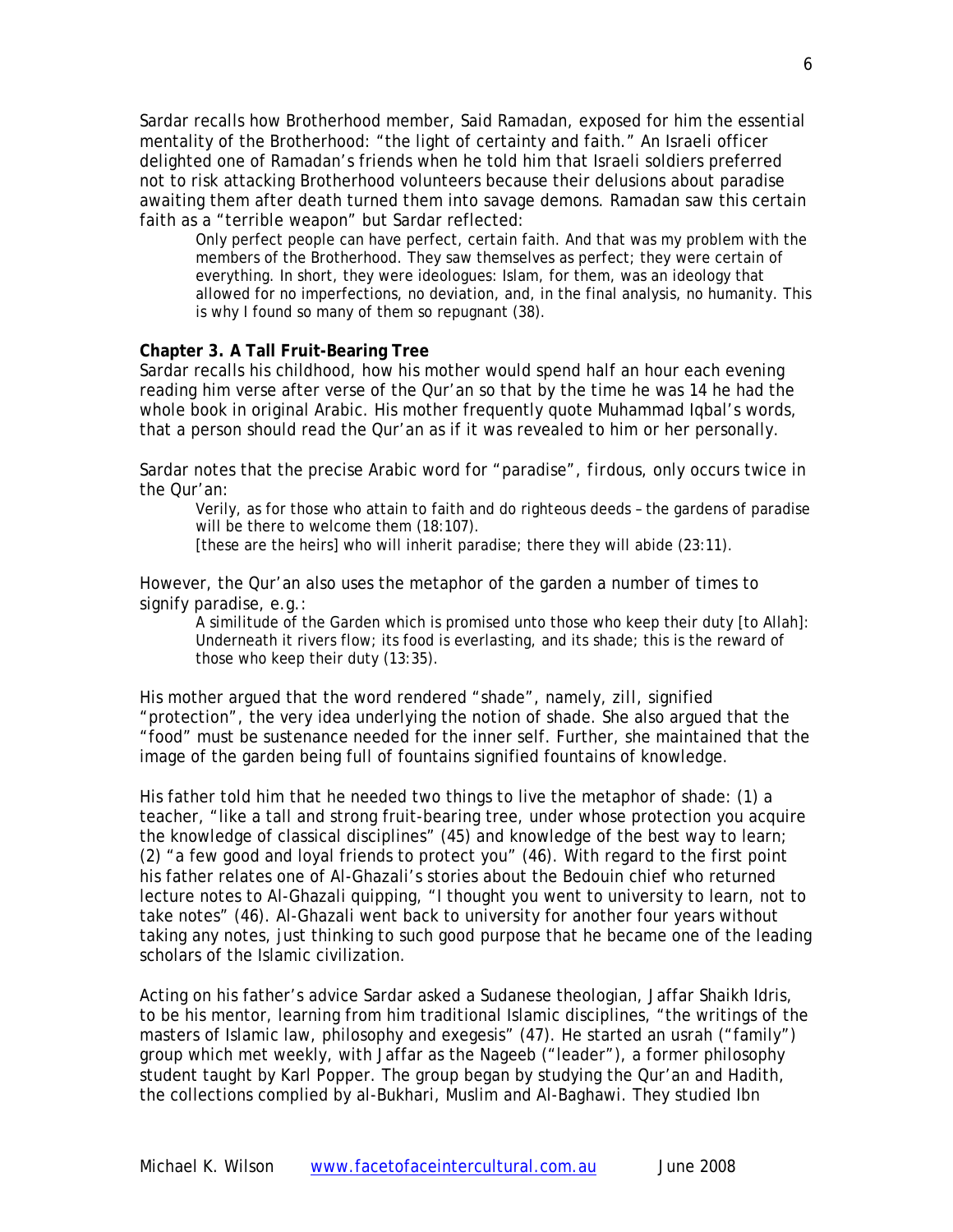Ishaq's *The Life of Muhammad* and other histories of the 8<sup>th</sup> and 9<sup>th</sup> centuries, plus commentaries, classical jurists, philosophers, theologians and thinkers. Sardar was impressed by the gentleness and moderation of the classical scholars, e.g. the exceptionally polite Bukhari, pioneer of Hadith criticism, centering on the idea of *isnad*, or attestation. He tells of Bukhari's prodigious memory and the thoroughness with which he tried to identify authentic Hadith.

The School of Islamic Law founded by the Medinan scholar Imam Malik is reputed "to be the most rigid, extreme and uncompromising", yet Malik himself taught there was more than one way to practise Islam and encouraged people to see any source of knowledge they deemed appropriate. Indeed, Malik's disciple Imam Shafi'i was of the same stamp though, ironically, he was beated to death by zealous followers of Malik.

As Sardar studied under Jaffar he became more conscious that his "group of Islamist friends were short on two things: self-doubt and forgiveness. The first led many to see the world in black and white. The second sowed the seeds of discord among us" (52).

At one point *The Muslim* published a fatwa ("the unanimous verdict of the Pakistani ulema") that socialism is *kufr* ("unbelief") and that "any help rendered to a socialist is *haram*" ("forbidden"). Sardar explains that the word *kufr* literally means "obliterating, covering" or "concealing benefits received" or being "ungrateful to God". However, the term has come to signify "the enemy" and to separate "Us" from "Them". While Sardar accepted the premise that many socialists didn't believe in God he couldn't see how this justified treated them as the enemy nor why working with them should be forbidden. Indeed, Sardar himself lived his life as both a Muslim and a socialist, sharing their goals "of fighting poverty, structural injustices and the abuses of class and racism" (53). Yet other Muslims were pontificating that associating with or even condoning *kufr* was itself *kufr*. Sardar also found himself taking issue with an article in *The Muslim* which argued that "all the heads of all the countries of the world today, including the Muslim countries, are *kuffar* (unbelievers)" (54). Sardar asked, "By such standards who was there pure enough to consort with?" and observes, "People with absolute certainty have an absolute passion for not being forgiving" (54).

Sardar personally experienced this lack of forgiveness when he and the President of FOSIS co-authored a booklet, *The Guide*, which aroused ire among Muslims when it mistakenly, following what was written on shop signs, listed various butchers' shops as selling halal meat when they weren't. As a result he was barred from editing *The Muslim* and, with a bitter taste in his mouth, wondered, "If such rigour attached to such a little thing, what, I wondered, would the brothers make of my other imperfections?" (56).

# **Chapter 4. The Mysteries of Mysticism**

The word *sufi* comes from the Arabic word *suf* or wool, describing the rough woolen clothing worn by early ascetic Sufis.

"Sufism is such an integral part of Islam that it would be difficult to find a Muslim family, almost anywhere in the world, that does not boast a fully blown mystic in its lineage" (57). Sufi mysticism is termed *tasawwuf* and although Sufism is often portrayed as a movement against obsession with Shariah, there are in fact many Sufi Orders that treat Shariah as essential to *tasawwuf*.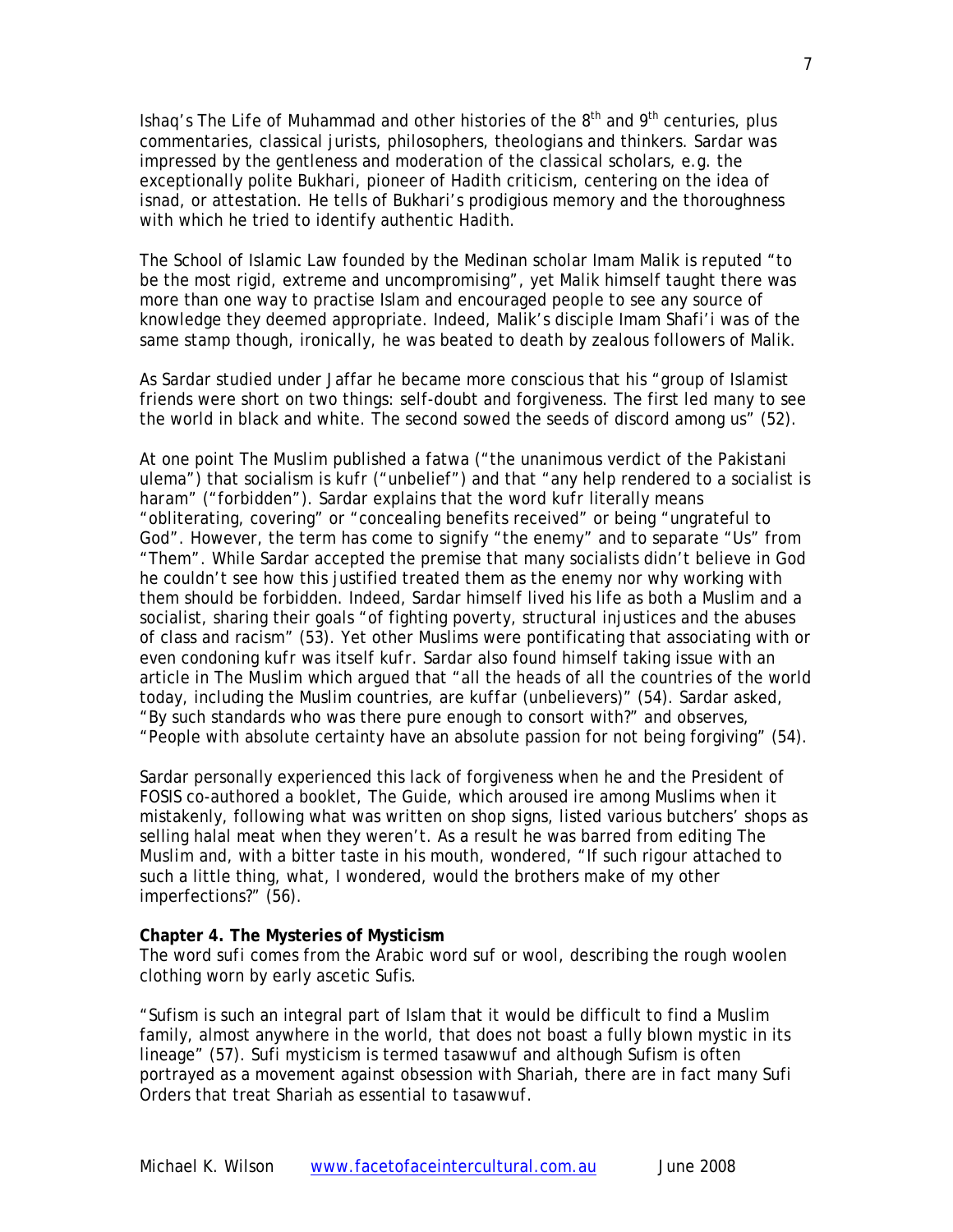# *Famous Sufis*

- Rabiah al-Basri ( $9<sup>th</sup>$  century): thought to be the first Sufi. She originated the doctrine of the "disinterested love of God" (58).
- Sahl ibn Abdullah ( $9<sup>th</sup>$  century): "Sufism is to eat little, to seek peace in God and to flee from the people."
- Samnun ( $9<sup>th</sup>$  century; Iraq), self-designated "the liar": "Sufism is that you should not possess anything nor should anything possess you."
- Mansur al-Hallaj (9<sup>th</sup> century; Persia) "the most celebrated example of *fana* in Islamic history", said to have lived in a permanent state of ecstasy (59). He was accused of heresy for various statements:

(1) I am He Whom I love, and He Whom I love is I.

We are two spirits dwelling in one body.

If you see me, you see Him;

And if you see Him, you see us both.

(2) I am the Truth (the statement for which he was martyred).

- Al-Junayd (10<sup>th</sup> century): "Sufism is that you should be with God without any attachment."
- Abul Hasayn an-Nuri (10<sup>th</sup> century): "Sufism is neither external [experience] nor knowledge, it is all virtue."
- Abd al-Qadir al-Jilani (12<sup>th</sup> century; India)
- Fari ud-Din Attar (12<sup>th</sup> century; Persia) who wrote the *Conference of the Birds*.
- Imam Shadhili  $(13<sup>th</sup> century)$ .
- Jalaluddin Rumi (13<sup>th</sup> century; Turkey), who wrote the *Masnavi*. He was the founder of the Mevlevi Order, the Whirling Dervishes.

# *Sufi beliefs*

("There are as many definitions of Sufism as there are Sufi Orders" [59])

- 1. Sufis are on a mystical journey, *tariqah*, to God in paradise.
- 2. Intimacy with God is the purpose of creation.
- 3. It is possible to experience intimacy with God in this life, through the exercise of strict discipline.
- 4. The central experience is *fana*, "to be dissolved/annihilated". This "is the negation of the Self: negation of will, existence, self-consciousness and being; forsaken for union with God, assimilation into His will, His attributes and finally His being" (59).
- 5. The discipline which leads to *fana* is *zikr*, remembering God. Forms of *zikr*:
	- a. Saying "Allah" loudly, "stretching the word as it is pronounced, and saying it with all the force of heart and throat" and saying *la ilaha illa Allah*, "there is no god except Allah" (59).
	- b. Meditating on certain verses of the Qur'an, e.g. "He is with you wherever you are" (57:4); "Whichever way you turn there is the face of Allah" (2:115).

Sardar relates his meeting with the Sheikh and members of the Naqshbandi Sufi Order in Britain. He comments, "Muslim men indicate, almost unfailingly, their allegiance to schools of thought, organizations, groupings, factions, trends, ethnicities and cultures in their cultivation, by the nature and nurture of their facial hair… The Sufi beard, a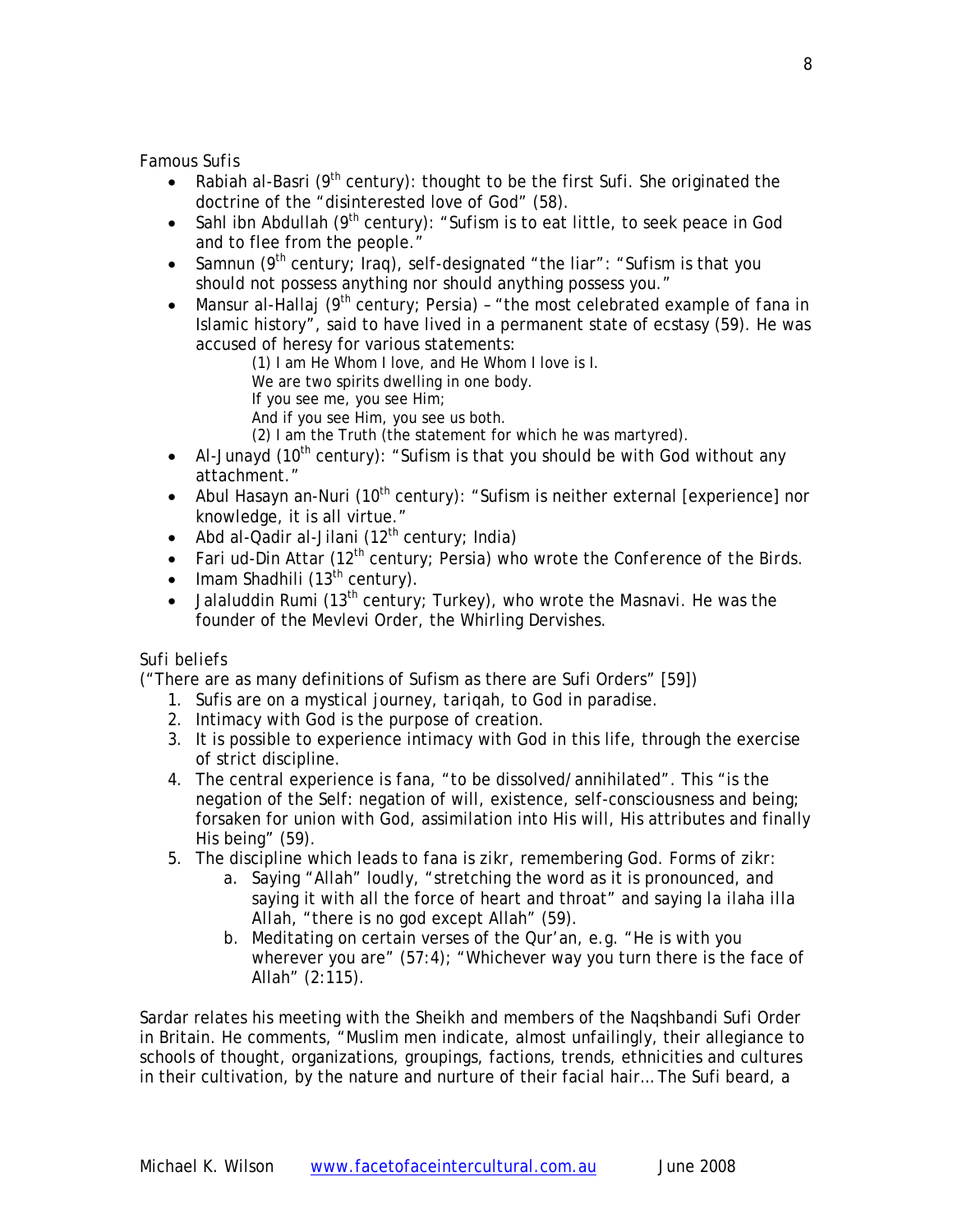sign of piety, cleaves to chin and jowls but eschews the upper lip" (61-62). In his talk, the Sheikh said,

*Tasawwuf* is the purity of progressing to Allah's Divine Presence, and its essence is to leave this materialistic life… *Tasawwuf* is not a particular type of worship, but is rather the attachment of the heart to Allah…

There are three big snakes that harm human beings… Beware of them: to be intolerant and impatient with the people around you; to be dependent on something you cannot leave; and to be controlled by your ego… I am the collector of souls. I polish souls till the ego has evaporated…. There is too much information in the head of young seekers. You must empty your mind of all that you know. Only then can you begin the journey towards *tasawwuf* (62-64).

Sardar responds, "Wiping oneself clean of information and knowledge seems a perilous path, a giant leap into the void, even if the objective is a form of wisdom" (64).

However, Sardar did become a regular visitor to a Sufi Zawiya, a place for Sufi meditation and ritual. The members of the group called themselves *fuqar*a, "beggars". The leader of this group distinguished between the Mumin (true Muslim) and the modern Muslim: "The modern Muslim, we learned, has lost *ilm al-yaqin* (knowledge of certainty), which is based on the Unseen. In the modern Muslim, the whole confrontation with his own nature has been conveniently filed away in the pursuit of worldly pleasures" (67).

Sardar describes some of the ritual of the Sufi meeting, the night prayer (Isha), the singing by full initiates of the Greater *Wird*, the sacred and secret prayer of the Order (and occasionally the Lesser *Wird*) and a devotional song sung in praise of their Sheikh. He describes the fuqara standing up, forming a circle holding one another's hands and chanting *La ilaha illa'llah* ("There is no God but Allah), *La ilaha illa'llah, La ilaha illa'llah*. As the disciples danced they inhaled with each *La ilaha* and exhaled with *illa'llah*. The chanting began gently then gathered pace and the circle swayed with members throwing themselves backwards as they drew deep breaths for *La ilaha* and thrusting forwards as they expelled breath with *illa'llah*. This continued till all were in a state of total frenzy. Then they would utter *Allah* 66 times, bringing the exhausted group to serene calm.

Sardar notes how the leader became more intoxicated with his own power, coming to claim: "Allah has singled me out with sciences and secrets which only the unique man of Muhammad possesses" (68). He became the absolute master of the group, choosing husbands for female devotees, ordering male disciples to divorce their wives and regulating all aspects of their lives. Sardar's own brother was controlled by another Sufi Sheikh in precisely this way. Sardar observed that this guru syndrome was a familiar pattern, causing him to suspect "that there was something at the core of mysticism – all mysticism – that was deeply flawed" (69).

Sardar speaks of having his own mystical experience which made him unable to reject Sufism per se. He comments,

My problem was a problem of forms, the forms in which Sufism today has been made into a business of Masters, mystery and obfuscations. I saw how Sheikh Nazim's Sufi path led my brother to economic ruin, neglect of his family and finally to total disillusionment: after following the Order for two decades, he left complaining that the Sheikh had totally taken over his life. Individual Sufis – the likes of Al-Hallaj and Al-Junayd – are one thing. But as a collective spiritual path, Sufism does not produce a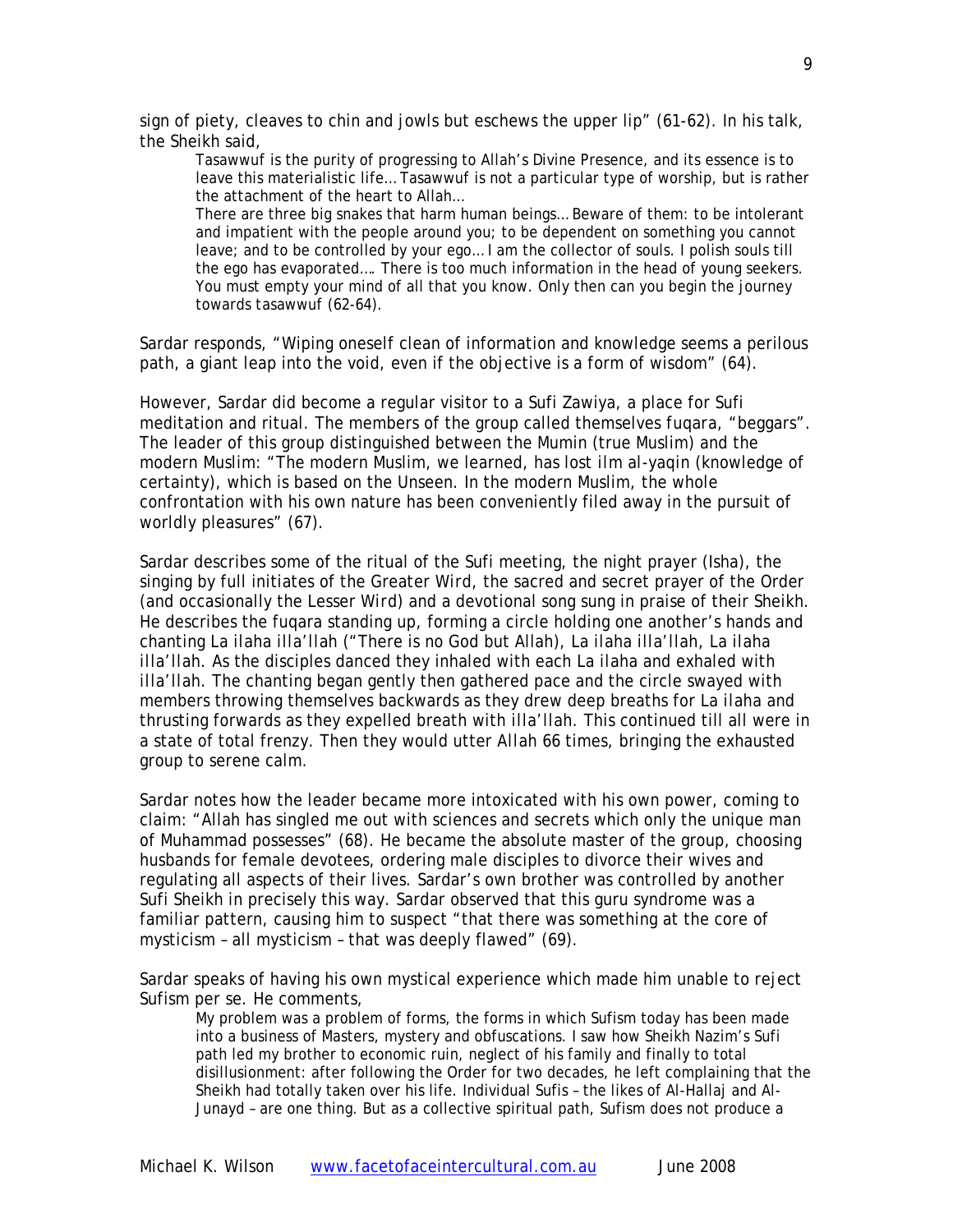viable and equitable social order. The tendency to degenerate into authoritarianism and become a cult of the Master is ever present. It could not be my route to paradise (84).

# **Chapter 5. The Cradle of Paradise**

The 11<sup>th</sup> century philosopher and theologian, Al-Ghazali (Abu Hamid ibn Muhammad ibn Muhammad al-Tusi al-Ghazali), "the Proof of Islam", "the Renewer of the Religion", attacked Greek philosophy in his greatest treatise: *The Incoherence of the Philosophers*. Al-Ghazali argued all efforts to prove or disprove religion were doomed to incoherence. He traveled extensively and wrote "what is undoubtedly the most influential work in Islamic history: *The Revival of Religious Sciences* (85).

Al-Ghazali maintained, "No one believes until he has doubted" (86). He distinguished between two categories of travel: *rihla* ("outward, physical travel, professionally undertaken for the sake of learning and discovery"; e.g. Ibn Jubayr and Ibn Battuta) and *safar* (involving "physical exertion as well as inner transformation, liberation and attainment", particularly the changes effected through "motion" – physical movement of the journey – and "mixing" – social interaction) [86-87]. He also distinguished four classes of traveler:

- 1. First class: searching knowledge that will eventually transform oneself and lead to paradise.
- 2. Second class: seeking self-improvement, e.g. going to Mecca.
- 3. Third class: seeking changes in material well-being and in one's ability to practise one's faith, e.g. Hejira of Muhammad and followers from Mecca to Medina.
- 4. Fourth class: escaping things harmful to the body or depreciating wealth. This type of travel is deemed to be non-permissible.

Sardar recounts his journeying in the Middle East, commencing in Tehran in 1974. His contact, Reza, believing revolution was imminent (as did most people at the grassroots level), had been secretly distributing speeches and tapes of Ayatollah Ruhullah al-Musavi al-Khomeini. Reza believed that eventually he would be arrested and tortured like many of his friends before him. Most believed the revolution would create a divine paradise on earth, but the reality reminded Sardar of the "Order of Assassins", who between the  $11<sup>th</sup>$ -13<sup>th</sup> centuries had also dreamed of an earthly paradise. In both cases a charismatic religious leader provided direction and violence was the means of securing the goal.

The Shi'ite Assassins called themselves Nazaris. Reza maintained that the depiction of them as hashish-addicts was a derogatory Sunni stereotype. Sardar recalls how his own Sunni Islamic education ignored the Shias so that when he learnt about the various Islamic "Schools of Thought" the main Shia legal school, the Jafari jurisprudence, was completely omitted, as if it didn't even exist. Indeed, in most Sunni circles the Shia are "dark outsiders who denigrate the Rightly Guided Caliphs, and venerate Caliph Ali, the cousin of the Prophet, beyond his station, even suggesting that he – and not Prophet Muhammad – should have been the true recipient of God's revelation" (93).

The history of the Assassins is recounted. The founding Grand Master was Hasan al-Sabbah and he was succeeded by seven other Grand Masters until in 1256 the Mongols captured Alamut, Persia, and brought their rule to an end. The main activity of the assassins is said to have occurred within a 60 year period which, because of the havoc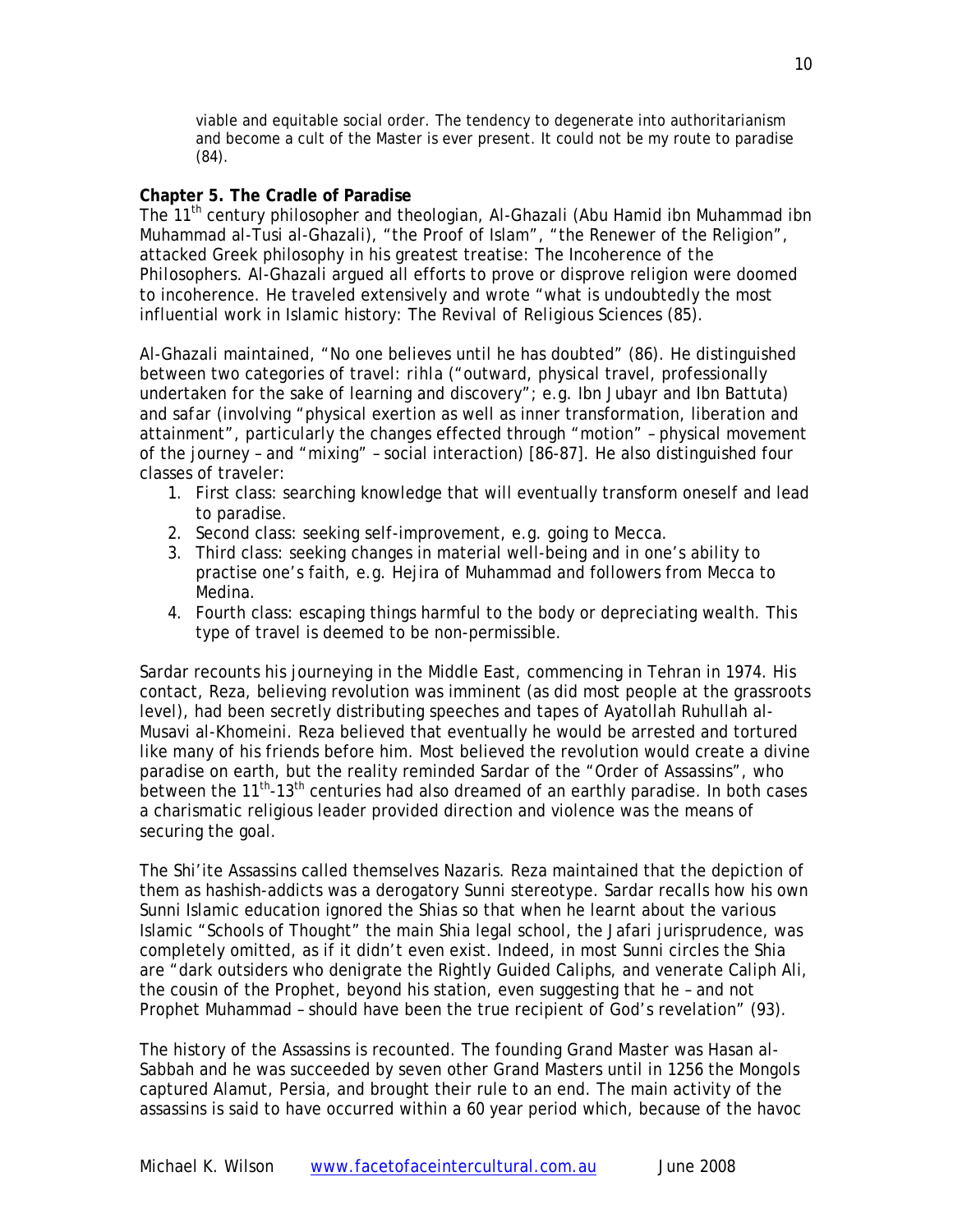they caused in the Sunni world, have led to the mythical exaggeration of the Assassins by Sunnis. The abstemiously pious and militant Hassan al-Sabbah was a close associate of the Ismaili, Nizar (hence Nizaris). When al-Sabbah settled in Alamut he found himself in conflict with the ruling Saljuqs. Along with other Ismailis he regarded ritual murder as both an act of defiance and an act of piety according to which the assassin himself had to be willing to give his life. He targeted two groups:

- 1. Princes, officers and ministers.
- 2. Religious leaders and scholars.

The method of assassination involved using a single weapon – a dagger, garotte or club, but never a missile or poison. The young assassins may have used hashish in their mystical ceremonies. But they were "highly educated, fluent in a number of languages, very patient and were excellent planners" and "needed nothing more than religious devotion to carry out their tasks" (99).

Sardar voiced to Reza his critique of Imams, that combining spiritual and political leadership in one man was bound to lead to trouble. Reza insisted that Imams are *masoum* – totally innocent – and incapable of doing wrong. Reza saw red when Sardar continued with his criticism, claiming that the twelfth Imam (the Shias believe "the Imams of the Household of the Prophet" are 12 in number) didn't die but went into occultation, to eventually reappear as the promised Mehdi, the end-time redeemer.

#### **Chapter 6. Presidents and Peasants**

Sardar is now in Baghdad, just a few kilometres from the site of ancient Babylon at the time when the President was Ahmad Hasan al-Bakr and the Vice-President was Saddam Hussein. Sardar recalls that Caliph Abu Jafar al-Mansur, the second Abbasid caliph built Baghdad as the capital city of the Abbasid Empire. By the end of the  $8<sup>th</sup>$  century Baghdad was the second largest city in the world (next to Constantinople) and was "a thriving world centre of commerce and learning. The Abbasids built libraries, colleges and hospitals as well as canals, dikes and reservoirs, and drained the swamps around the city thus freeing it of malaria" (106). In the  $9<sup>th</sup>$  century Al-Mamun founded the famous Bait al-Hikma ("the House of Wisdom") and launched an unparalleled scientific and cultural revolution. Bait al-Hikma's first director, Hunayn ibn Ishaq, "translated the complete medical and philosophical works of Galen, the physics of Aristotle, and the Greek Old Testament" and his students "translated Plato, Aristotle, Hippocrates, Ptolemy, Euclid, Pythagoras and the neo-Platonists into Arabic" (106). Baghdad is also famous for the discovery of algebra, at the beginning of the  $8<sup>th</sup>$  century, the attempt to reconcile neo-Platonism and Islam (Al-Kindi), the production of a medical encyclopedia (Al-Razi) and Al-Ghazali.

#### Sardar asks what became of

the Baghdad that taught Europe the distinction between civil society and barbarism, the difference between medicine and magic, and the importance of the experimental method; the Baghdad that trained the West in scholastic and philosophic method, drilled it in making surgical instruments, told it how to establish and run hospitals and provided it with the model of a university complete with curriculum and syllabus, terminology and administrative structure; the Baghdad that schooled Europe in the importance of biography, the novella, the history of cities and historical and textual criticism. In short, the Baghdad that gave Europe its most prized possession: liberal humanism (107).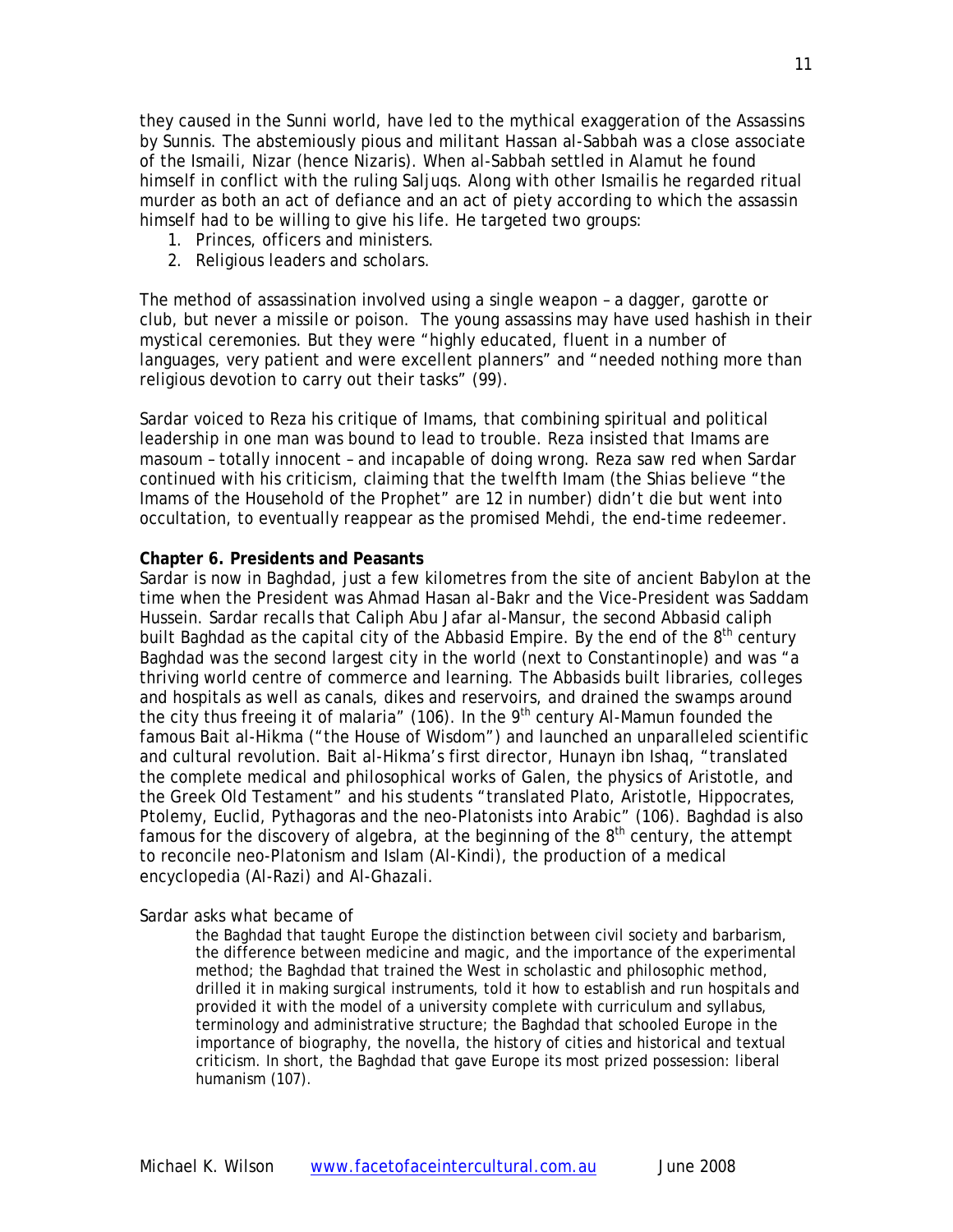In Baghdad Sardar learnt about the Ba'athists. The word *Ba'ath* means "to resurrect." Seeking to reverse the humiliations endured by Arabs the Ba'athists seek to take Arabs back to their roots, roots which predate Islam, so as to resurrect a united Arab nation, under the banner of socialism which transcends all phases of Arab history including Islam. The spiritual leader of Ba'athist ideology was Michel Aflaq who formulated his ideas in esoteric and Messianic terms. The three pillars of Ba'ath ideology are unity, freedom and socialism, deemed by Aflaq akin to the Christian Trinity. However, freedom of speech, publication and assembly belong to the state. Since the Ba'athists had no mass base they relied on assassination to achieve the power necessary to attain their goal. So the "history of Ba'ath parties in Iraq and Syria is a history of coups and counter-coups, assassinations and violence" (109).

From Baghdad Sardar travels to Aleppo, once a major centre of trade in the Muslim world, indeed, the trade centre for Europe. While in the bazaar he is forced to hide behind a steel door while a tank reduced a building to ruins. En route from Aleppo to Damascus his taxi is stopped by a military vehicle and he is forced to stand with his hands on top of his head. The soldiers, finding rifles in one man's suitcase, hit the man with the butt of a rifle and carry him off. Still en route he see the Syrian Ba'athists with a battalion of tanks about to wipe the city of Hamah, stronghold of the Muslim Brotherhood, from the face of the globe.

It was only when Sardar reached Amman in Jordan that he was able to breathe normally again. He called on Baqa, the Palestinian refugee camp, just outside Amman that was established in 1968 when around 400,000 Palestinians fled from the West Bank after the Israeli occupation. Though he sees misery everywhere it is the determination on the face of the 70,000 refugees that impresses him. Sardar stops to ask a small boy what he wants to do when he grows up. The boy replies, "I want to fight for my homeland" which Sardar notes as "a warning of things to come" (118).

After next visiting a rich minister in Dubai who had three swimming pools all set at different temperatures he observes that the considerable distance he had traveled during his travels in the Middle East were as "nothing compared to the distance between the rulers and those who are ruled. The desire of ordinary Muslims to live in a state of justice and equity was always at odds with the elite vision of an ideal life" (121).

# **Chapter 7. Saving Mecca**

Sardar's trip to "the source of civilization" had been "a ruined dream". However, Sardar was aware that throughout the Muslim world Muslims saw the way forward as involving the "recovery of the inner core of ideals, the values and spiritual ethos that created the Golden Age of Islam" (122). Indeed, all of Sardar's friends constantly talked about the coming "Islamic resurgence". Ironically, this hope was inspired by such material acquisitions as massive oil revenues. In 1969 OIC (Organisation of the Islamic Conference) was established by various Muslim states, being spearheaded by King Faisal of Saudi Arabia. Kings, heads of state and foreign ministers of Muslim countries now met regularly to seek ways of cooperating together.

In 1975 Sardar is visited by yet another two Muslims, this time "with only minimalist beards" (123). It was explained how in 1973 the entire city of Medina ("the city") had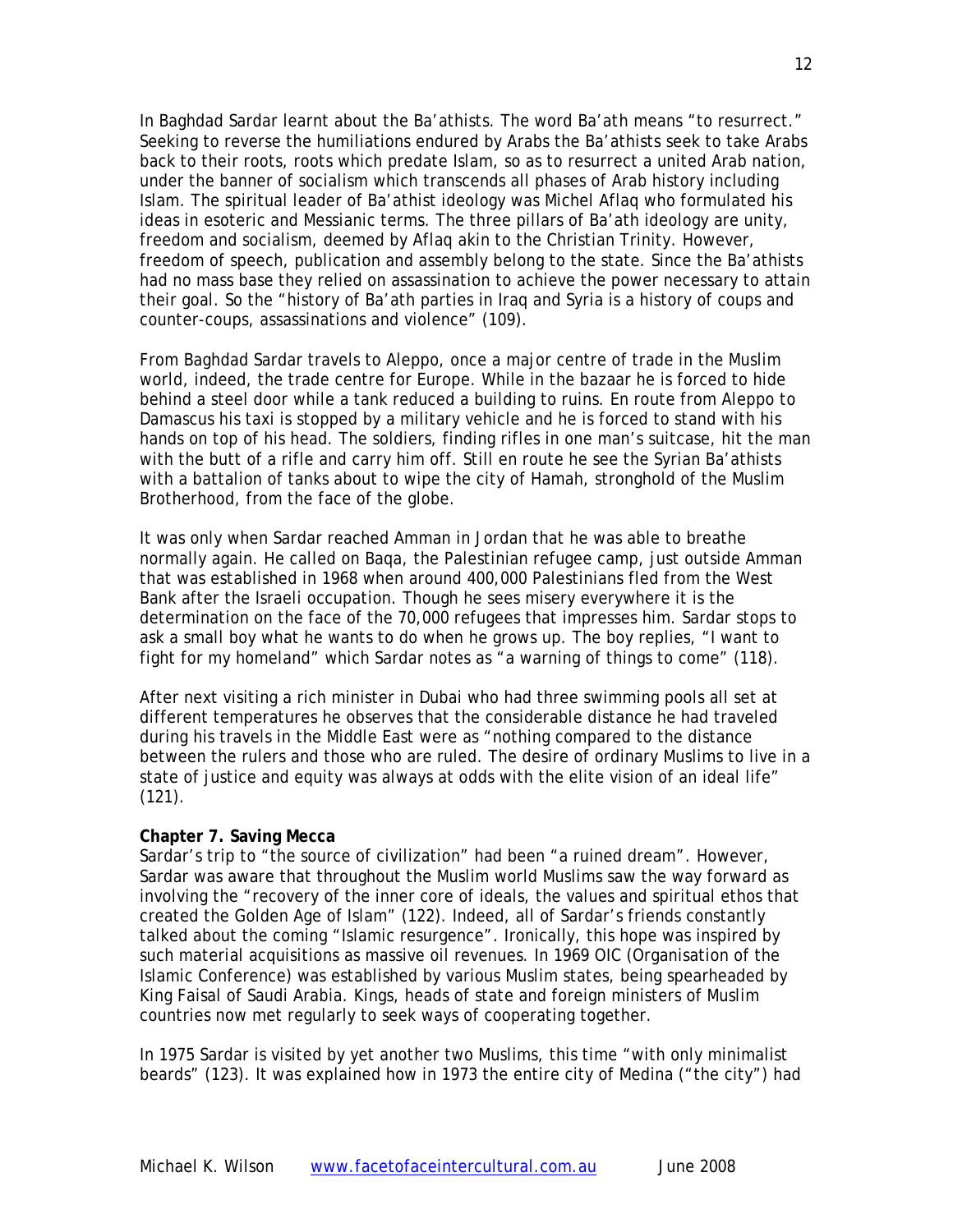been razed to the ground. Sardar was asked to work for the Hajj Research Centre in a bid to save Mecca from the same fate.

Sardar moved to Jeddah along with other hand-picked and dedicated Muslim intellectuals. Sardar describes the profound stirring of his emotions as he made his first visit to the Haramain, the sacred precincts at the heart of Mecca and stood before the Kaa'ba. Commenting on the significance of the Kaa'ba for Muslims he comments:

… the Hajj is the apex of Muslim spiritual experience. Literally, the word hajj signifies an exertion. The Hajj is an effort, the great Effort… When they return to their homes the pilgrims will be known by the honorific of Hajji (male) or Hajjah (female) in recognition of their engagement with and experience of the completeness of a life of faith…. [Mecca] is the Beginning, the Present and Forever (128).

#### He further explains:

During Dhu al-Hijjah, the twelfth month of the Islamic calendar when the Hajj takes place, the population of Mecca increases fourfold. Half a million local inhabitants play host to two million pilgrims from every corner of the Muslim world. The Hajj falls on the ninth, tenth, eleventh and twelfth days of this month and follows a routine established by Prophet Muhammad himself. The pilgrims are required to move from ritual point to ritual point by specified routes at specific times (129).

#### Sardar reports on his observation of pilgrims:

I would watch as they, on entering the holy areas, prepared their minds for the transition from worldly thought and desires, a spiritual transformation accompanied by changing their everyday clothes for the pilgrim garb, ihram – two white, unsewn sheets of cloth – and acquired a state of grace. I would follow them to the Sacred Mosque, where they would perform the *tawaf* – walking seven times anticlockwise around the Kaa'ba, circumambulating in reality the fixed point that had always given meaning and direction to their lives. In this exultant moment men walked with their right shoulders bared to demonstrate their humility. Men and women walking alongside each other, no segregation, not in separate lines, mutually engaged in common activity, a quest and objective that was the same for everyone no matter who or what they were. After *tawaf* comes *sa'y*. In remembrance of the plight of Hagar, the wife of Prophet Abraham, the pilgrims run seven times between the hills of Safa and Marwah, just as she ran desperately seeking water in the desert before God showed her the well of Zamzam. Then, it is out of Mecca and to the hill town of Muna. The following day is the Day of Arafat, the supreme moment of the Hajj. The pilgrims leave early to cover the eight kilometers that separate Muna from the Plain of Arafat, arriving before midday. When the sun passes the meridian, the ritual of *wquf*, or standing, begins. At the mosque of Al-Namira, before Mount Arafat, the congregation of over two million prays as a single entity. Nothing in the world can match this spectacle; or surpass this experience… Here in this valley, the Magnificent, the Beneficent, the Merciful, will send down His forgiveness on those whom He will – and they will feel His presence. In this enormous mass of indistinguishable humanity, the pilgrim knows unity and the most profound moment of individuality and personal identity they can ever hope to achieve. This is the simple profundity of the Hajj, of Islam, of religion or indeed any form of human philosophy. In all of this crowd it is I, and my Lord; and the noblest hours of my life. Each says simply '*Labaik*', here I am, in the knowledge that each is individually heard, individually known, individually valuable, distinct and particular.

Immediately after sunset, on the ninth of Dhu al-Hijjah begins the *nafrah*; the mass exodus of pilgrims from the valley of Arafat, towards Muzdalifah. Muzdalifah is an open plain sheltered by parched hills with sparse growth of thorn bushes. The pilgrims spend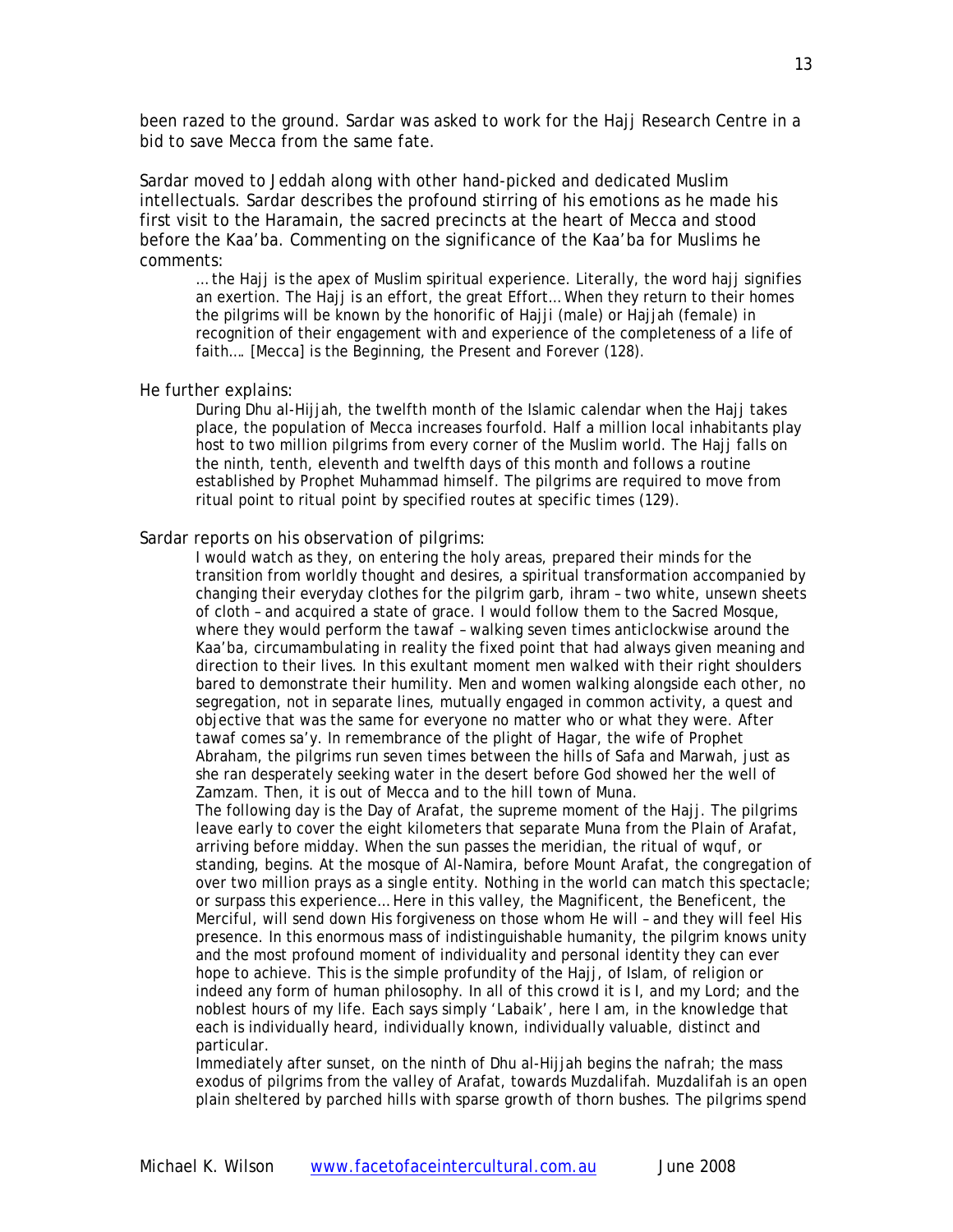a night under the open sky of the Roofless Mosque, the Sacred Grove, *Al Mush'ar al-Haram*. On the morning of the tenth, the pilgrims return to spend three days in Muna. During this second stay in Muna, an animal is sacrificed and the ritual of 'Stoning the Devil' takes place. Three small pebbles are thrown at each of the three masonry pillars marking the different spots where the Devil tried to tempt Prophet Abraham; a gesture that symbolizes the pilgrims' intention to cast out the 'evil within'. Once these rites are performed the pilgrims conclude their Hajj by removing their *ihram* and cutting their hair (129-130).

Sardar recalls how the most formidable enemy of the Hajj Research Centre was the Bin Laden group. He notes that the Bin Laden family originally came from Hadramawt in Southern Yemen and that it had developed a special relationship with the Royal Family. The patriarch Mohammad bin Laden had established his business in the 1930s, especially building palaces and grand residential properties for the Saudi monarchs. Consequently, the Bin Laden group was given the sole contract not merely to renovate the Sacred Mosque in Mecca but to undertake all construction work of a religious nature in Saudi Arabia. Sardar laments how the Bin Laden group constantly demolished areas against the advice of the Centre.

Sardar himself performed five Hajjs. On the last occasion rather than walking everywhere he took the pilgrim bus, like the ordinary present-day pilgrim. He recalls how in the area where the Devils are stoned he was nearly crushed to death when a wave of pilgrims came toppling down. He speaks of coughing and choking on exhaust fumes and of being drenched with DDT from one of the numerous overhead helicopters. He recalls how when he was going round the Kaa'ba he "was constantly harassed, shooed and beaten with a long stick by the religious police inside the Sacred Mosque" (134). He also recalls the profound sense of revulsion that came over him when, looking out beyond the Kaa'ba he saw a brand-new palace overshadowing the Kaa'ba. Realising that the time has come for him to leave Mecca, he comments,

I had made Hajj and now, here, this moment was anti-Hajj… What I witnessed was not merely a physical assault on cultural tradition. It was an ideological onslaught on its spiritual and philosophical richness" (134).

#### **Chapter 8. Leaving Saudi Arabia**

Sardar describes the long arduous process involved in obtaining an exit visa to leave Saudi Arabia. In requesting that his application he is met with the response "*Inshallah*" ("God willing"): "In the end the phrase merely implies that everything takes time because everything bears such an immense philosophical burden, too much almost for humankind to manage" (137).

He comments on the way in which Saudis have made waiting into an art form: *Choia* is undoubtedly the most common word, and gesture, in the Saudi idiom. It has something to do with the Bedouin notion of time. Throughout their history, it is said, the Bedouins had nothing and owned nothing; but they had plenty of time. They enjoyed hanging around, waiting, not rushing to do anything in particular. So, waiting has become an essential ingredient of all Saudi life… Saudis never give a precise time for anything. When someone says that *Inshallah, bukra*, he will visit you, he could possibly mean tomorrow, the day after, in a few days or sometime in the near future, or any time before eternity. Similarly, rendezvous times are never given in relation to hours or their divisions but in relation to prayer times, the five daily prayers describing arcs of time between and after. Bad Zuhr, after the midday prayer, could mean any time after midday and before sunset… (143-144).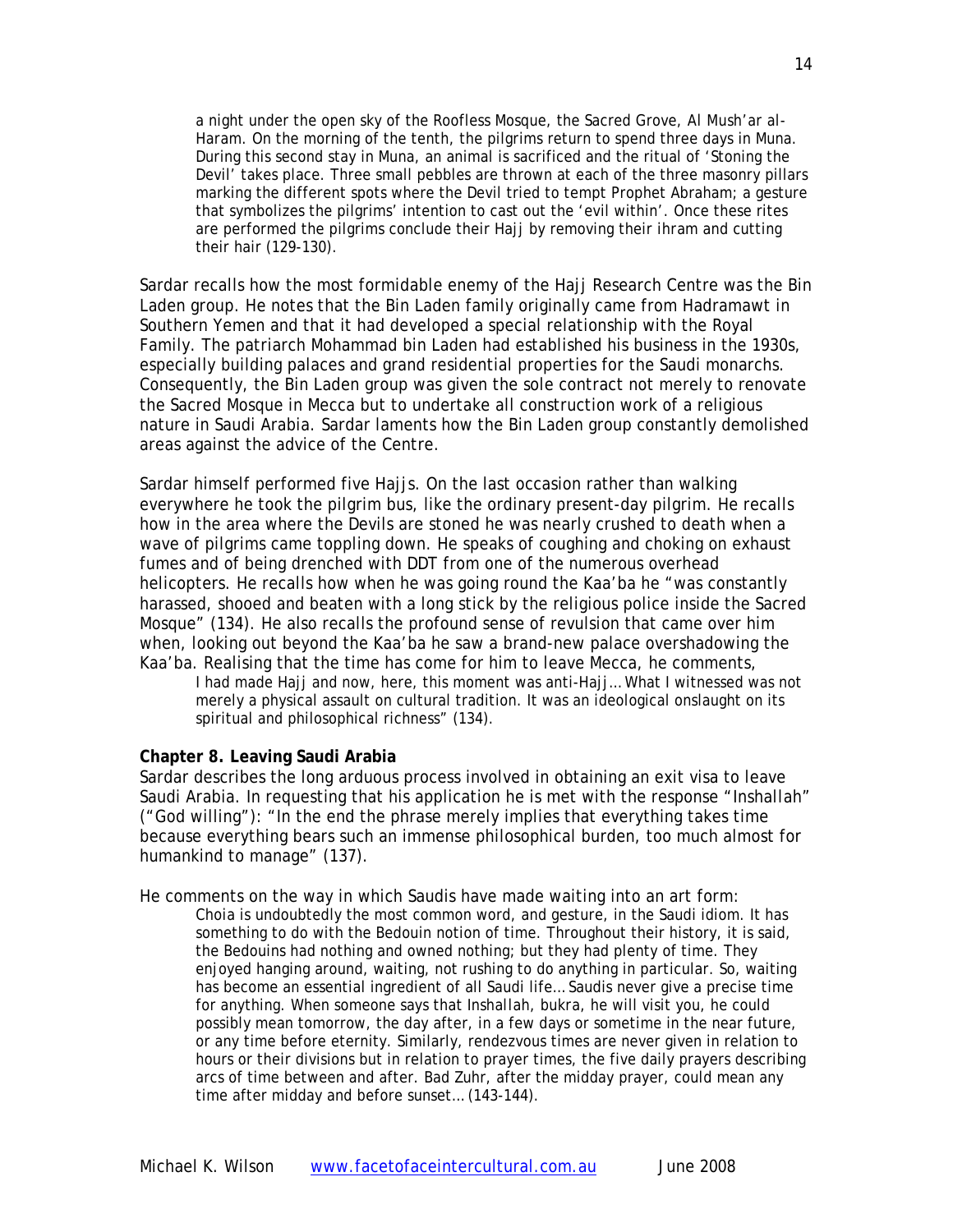Sardar also gives a potted summary of Wahhabism:

- The state creed of Saudi Arabia.
- A revivalist movement founded by Muhammad ibn Abd al-Wahhab (b. 1703 in Naid).
	- o Brought up in the strictest of the four Islamic schools, the Hanbali sect.
	- o Called for a return to Qur'an and Sunnah.
	- o Rejected various traditional practices:
		- Celebrating birthday of Muhammad.
		- Visiting graves and shrines of saints and divines.
	- Developed by political scientist Ibn Taymiyya  $(13<sup>th</sup>$  century)
		- o Sought to ban plurality of interpretations, seeing dissension among Muslims as their main weakness.
		- o No place in Islam for theology and philosophy; only Qur'an and Sunnah.
		- o The Qur'an must be interpreted literally.
- "The history and culture of Muslim civilization, in all its greatness, complexity and plurality, is totally irrelevant; indeed, it is rejected as deviancy and degeneration. Hardly surprising then that Saudis had no feelings for the cultural property and sacred topology of Mecca" (145).
- Outside the Islam of Wahhabism stand not only non-Muslims but all Muslims who have not given their allegiance to Wahhabism.
- The *dias* (preachers) of Wahhabism teach that any alliance with unbelievers is itself unbelief: "that one should not just refrain from associating or making friends with them, but should also shun their employment, advice, emulation, and try to avoid conviviality and affability towards them" (146).
- "The distinctive difference of women's position has to be emphasized at every juncture" (146). So while all Saudis dress ini crisply ironed white *toupes* and *jallabiyahs*, reflecting the sun, women must, by law, be covered from head to toe in black shrouds, absorbing all the heat. Only in the precincts of the Sacred Mosque is it required for the face of Muslim women to be uncovered.
- In 1979 the Sacred Mosque was flooded and the rebels who had forcibly occupied it were drowned, even though the chief scholar and the Mufti of Saudi Arabia, who ordered this action, expressed his total agreement with the thesis of the rebels, namely that a true Wahhabi state should not associated with unbelievers, not allow the "heresies" of the Shias to go unchallenged, not allow more than one interpretation of Islam, under any circumstances, forbid images of any kind, including television and film, and oppose the fetishism of money.

# Sardar's assessment of Wahhabism is as follows:

By radically denying the complexity and diversity of Islamic history, over time and vast areas of the world, and rejecting diverse, pluralistic interpretations of Islam, Wahhabism has stripped Islam of all its ethical and moral content and reduced it to an arid list of dos and don'ts. To insist that anything that cannot be found in a literal reading of the sources and lore of early Muslims is *kufr* – outside the domain of Islam – and to enforce this comprehensive vision with brute force and severe social pressure for complete conformity spells totalitarianism (149).

He also discerns that if everything is *a priori* given then the intellect, human intelligence, becomes "an irrelevant encumbrance since everything could be reduced to a simple comply/not comply formula derived from the thought of dead bearded men" (151). Further, the Wahhabi assumption that ethics and morality reached their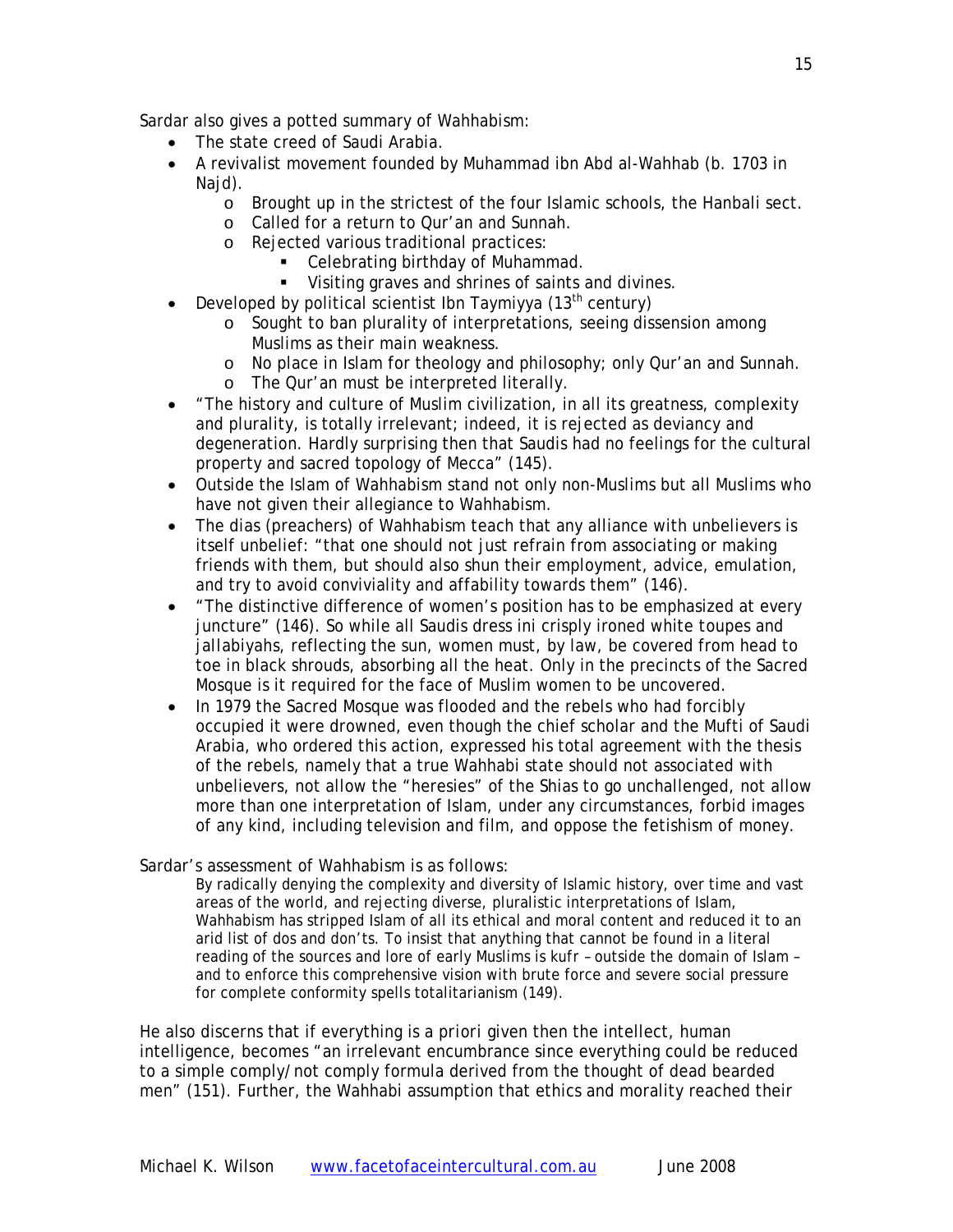apex and, indeed, end point, with the Companions of the Prophet is a negation of "the very idea of evolution in human thought and morality" and thereby sets "Muslim civilization on a fixed course to perpetual decline" (151).

### **Chapter 9. The Heavenly Revolution**

Following his return from Saudi Arabia Sardar became all the more determined to work for a genuine Islamic revival. He admits that, like other Muslims, he pinned his hopes on Iran. In 1972 Sardar was President of the London Islamic Circle. The young Muslims involved in this organization "rejected the Islamized Nationalist and Socialist paradise Qaddafi offered" (158), while making it clear the future direction of Islam was not in the direction of the West.

Sardar recalls dialogue with his friend Siddiqui. Sardar expressed his viewpoint that iw as not "possible to repair or restore the social order in Muslim societies" since these were typically beyond repair. Rather there was a "need to conceive and create alternative social and political orders, fundamentally different from the existing ones" (159). Sardar and Siddiqui agreed that to generate viable alternatives they needed to develop a greater knowledge of Islam.

Sardar was impressed with Siddiqui's distinction between the operational knowledge and non-operational knowledge of Muslims, the first being "one of western sciences – social, physical and technological – acquired either in the West or in western-type educational establishments" and the second being knowledge of Islam. Siddiqui claimed, "No operational and functional social order of Islam either exists in its entirety today or has existed in recent history" (159). Further, having realized "that the idea of State in Islam is fundamentally different from the idea of the modern nation-state" he recognized that it was now essential to develop a new Islamic political science. This led to the formation of the Muslim Institute for Research and Planning with Siddiqui as its first Director, generously funded by the Ministry of Higher Education in Saudi Arabia.

Sardar traces developments in Iran, noting how by the close of the 1970s opposition against the political repression, economic inequality, American multinationals and the corruption of the regime of Mohammad Reza Shah had become widespread. The Shah responded with savage brutality, with the police massacring many hundreds of demonstrators in various protests. Meanwhile exiled Ayatollah Khomeini's international reputation was growing.

In the month of Muharram, when Shias commemorate the martyrdom of Iman Hussain, the grandson of Muhammad (massacred in the battle of Kerbala, 679), many millions of Iranians rose up against the government forcing the Shah to flee for good on 16 January 1979, with Ayatollah Khomeini returning, welcomed by millions of Iranians.

The world was now introduced to Islamic fundamentalism, with the word fundamentalism becoming the buzz-word. Sardar was sent to Iran by *Nature*, the British science journal, where he spoke with scientists, engineers, lecturers and philosophers, "all eager to build a new Islamic Iran on the basis of equity and justice" (164). In the streets people were shouting the slogan *Azaadi, Estegaal, Jomhouriyeh Islaami* (Freedom, Independence, Islamic Republic). "After so many failures, setbacks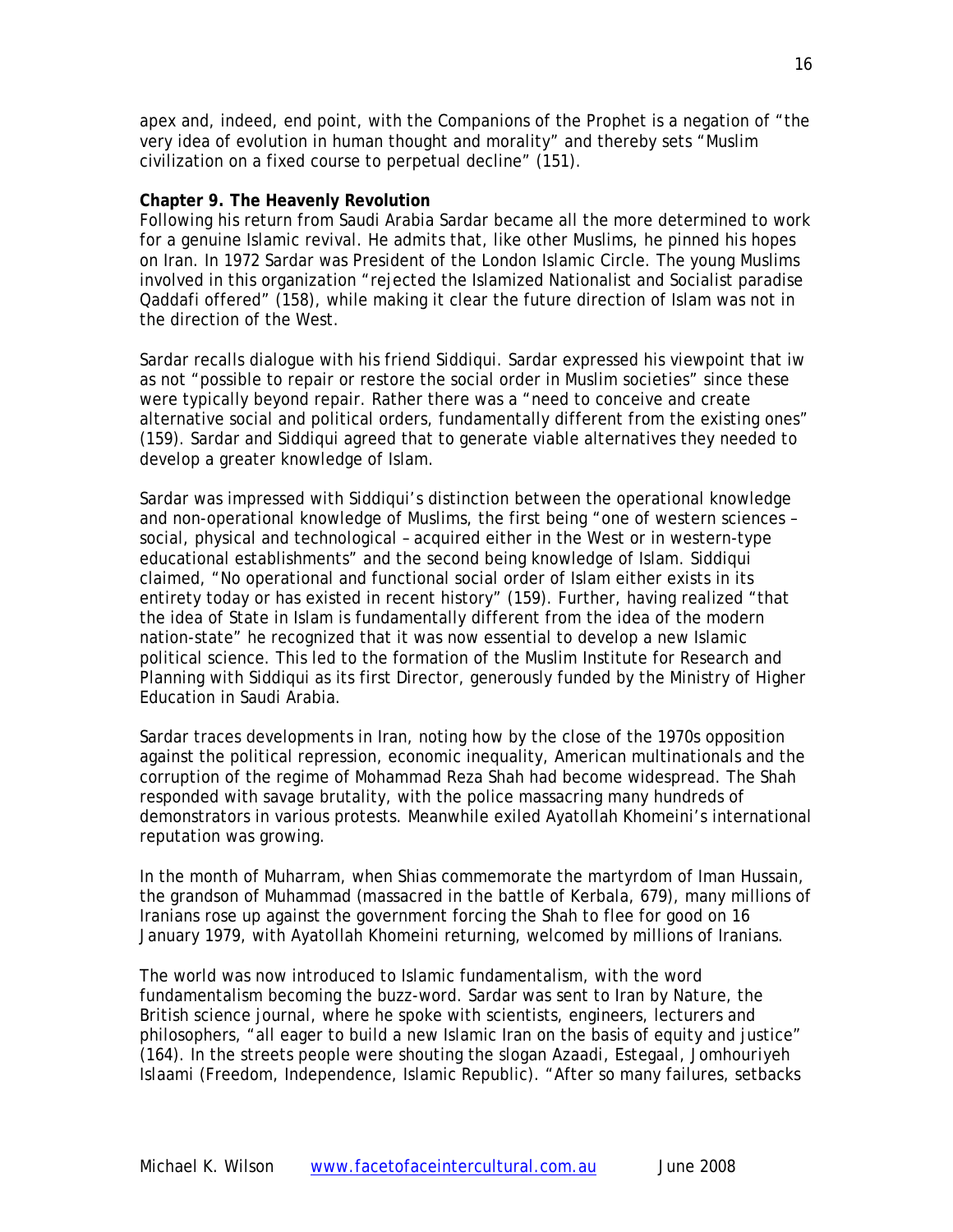and false starts, Muslims looked towards Iran as their first potential success story"  $(165)$ .

Yet Sardar had his concerns. The overemphasis on the Shia nature of the revolution troubled him, with everyone he spoke with insisting the revolution was not merely Islamic but Shia. It was openly averred that Sunnis could not produce such a revolution. At this point Sardar found himself philosophically at odds with his friend Siddiqui. But Sardar's doubts about the revolution became serious when Iranian students occupied the American Embassy in Tehran, taking most of its staff hostage, though Siddiqui condoned this action. Though a Sunni himself he became obsessed with Shia political thought and, when Ayatollah Khomeini was declared to be *Vilayayt-I-Faqih*, the earthly shadow of the Twelfth Shia Imam who was in occultation, Siddiqui insisted he was not merely the absolute leader of the Iranian revolution but, indeed, of the entire Muslim world.

In his obsession Siddiqui was prepared to sanction the "elimination" of all Islamic leaders opposed to the Iranian revolution as counter-revolutionaries. Further, anyone who disagreed with him was now deemed to be a counter-revolutionary because of their implicit opposition to the "Islamic" revolution. Sardar retorted, "There is nothing Islamic about the Iranian revolution" and argued that to treat it as such is to make "the fatal mistake of treating Islam and the Muslim world as a monolithic whole, or, worse still, claiming divine rights for themselves". When he accused Siddiqui as being worse than Stalin by theorizing "justifications for turning Islamic revival into a single, all-purpose, uncompromising ideology" (168) he was told to get out and that if he ever came back Siddiqui would have his legs broken.

Sardar decided to go back to Iran in a last-ditch effort to convince himself that Siddiqui was totally wrong. When he arrived at Tehran's Mehrabad Airport on May 4 1980 he was roughly treated and found himself being accused of being a spy for not having a visa, though he explained he wasn't able to collect his visa the day before simply because the Iranian Embassy in London was under siege. When Sardar insisted he was not a spy he was head-butted by a bearded revolutionary guard, then hauled off to another building where he was further interrogated. When asked who had invited him to come to Iran he answered Dr. Ali Berzagar, the Deputy Minister of Higher Education, stating that the was a personal friend. His interrogator's expression then changed and he asked Sardar how long he had known him. He then demanded that Sardar tell him everything Berzagar had said to him. The interrogator was not interested in Sardar's answer demanding that he tell what Berzagar had said to him about the Iranian revolution and the students following the Imam. Sardar answered that Berzagar had not said anything about the Imam and had only expressed his confidence that the revolution "would infuse human values and the principles of Islam into Iranian science and technology policy" (174).

Sardar asked if he could ring Berzagar. He was allowed to do so but when he rang the home and received no reply from him or his other friend he was informed why they were not at home:

Because they are all counter-revolutionaries. Ali Berzagar is not a minister any more. He has been charged with counter-revolutionary activities. He questioned the line of the Imam followed by the students and revolutionary guards. All your friends are trying to undermine our revolution. We will teach them all a good lesson" (174-175).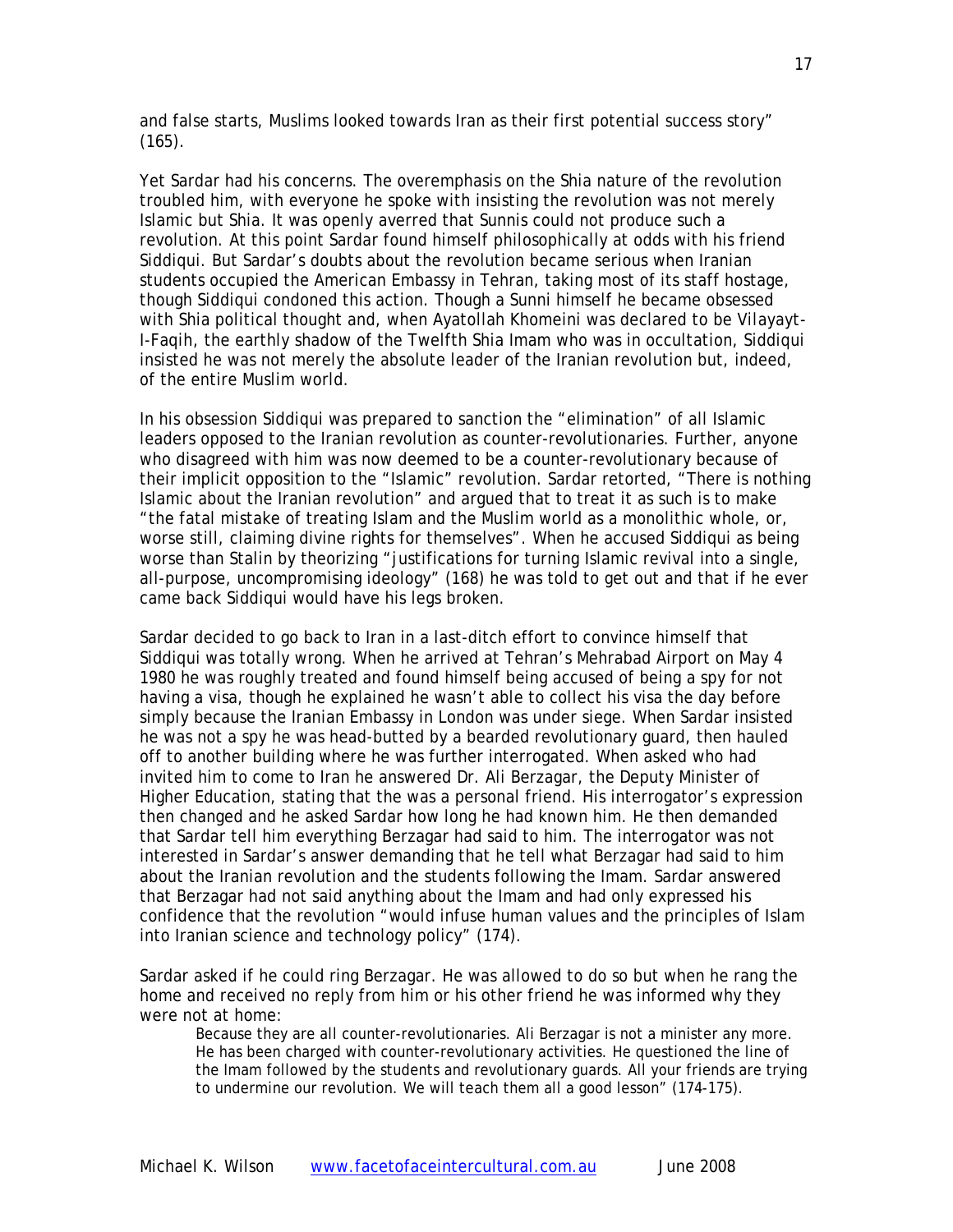Gripped with terror Sardar now finds himself being threatened as a counterrevolutionary. As he sat alone in a windowless room he reflected:

This revolution was not following the 'Road to Medina'. When the Prophet Muhammad returned to Mecca, after years of exile in Medina, he forgave all those who opposed his 'revolution'. In contrast, Ayatollah Khomeini went on a revenge spree (175).

The interrogator returned with a middle-ranking religious scholar, respectfully introduced by the interrogator as Hojjat-al-Islam, "the proof of Islam" (176). He finds himself now under fresh interrogation and facing fresh accusations. He is asked what he thinks about Bani Sadr and expresses his view that he is well qualified to be president of Iran and that he is Imam Khomeini's student, only to be told that Bani Sadr's days are numbered. He is forced to confess that he is opposed to a bloody revolution and that he does not like the Imam. He is told that he is a confused man and as such dangerous and that he must return to Britain, otherwise he would "end up providing support for the counter-revolutionary forces" (179). Back at the airport a full-bearded revolutionary guard vigourous kicked him and pressed a gun beneath his left earlobe, saying, "You, spy! Get on the plane", spinning him round, pushing him forward and marching him right up to the plane and staring at him with disgust as he boarded the plane.

## **Chapter 10. The** *Inquiry* **Years**

Following Muhammad, Sardar compares the *ummah*, the international community of Muslims, to a human body and compares, in a manner reminiscent of 1 Corinthians 12, the way in which, "when one part is ill, the whole body suffers", here thinking of his recent distasteful experiences of Islam in Saudi Arabia and Iran.

In January 1984 Sardar was visited by yet another two bearded men, including an old FOSIS friend, Muhammad Iqbal Asaria. Acknowledging that the Iranian revolution had turned out to be a nightware and that "the Islamization show will lead us into a new cul-de-sac" he invited Sardar to be the editor of a new "intellectual monthly magazine devoted to systematic, critical thinking about Islam and the plight of the *umma*h." This was to be financed by a liberal Iranian wing. Sardar agreed provided he chose who wrote for the magazine and had nothing to do with the Iranians himself.

Soon afterwards Sardar is also invited to fly back to Jeddah by the Secretary-General of the World Muslim League (Rabita Alam Islami) to prepare a ten-year plan for the kind of work Rabita should be doing.

Sardar observes that the 1980s was characterized by a plethora of big Muslim conferences on every conceivable subject in every Muslim capital, but all connected by the buzz word "Islamization": "For Muslims the *ummah* was the focus and Islamization the programme" (194). He observes, "Each conference, no matter what the subject, resolved itself into an amorphous plaint about the state and fate of the *ummah*… All conferences signally failed to produce practical programmes for solving the malaise of the *ummah*" (193).

Sardar acknowledges the incomparable energy expended on defining and explaining the concept of the *ummah* by the American Palestinian scholar Ismail Raji al-Faruqi, a former governor of Galilee and a towering presence on the Islamic intellectual scene in the 1970s and 1980s. Al-Faruqi maintained that all members of the *ummah*, regardless of the ethnicities or particular communities they represent, are bound, by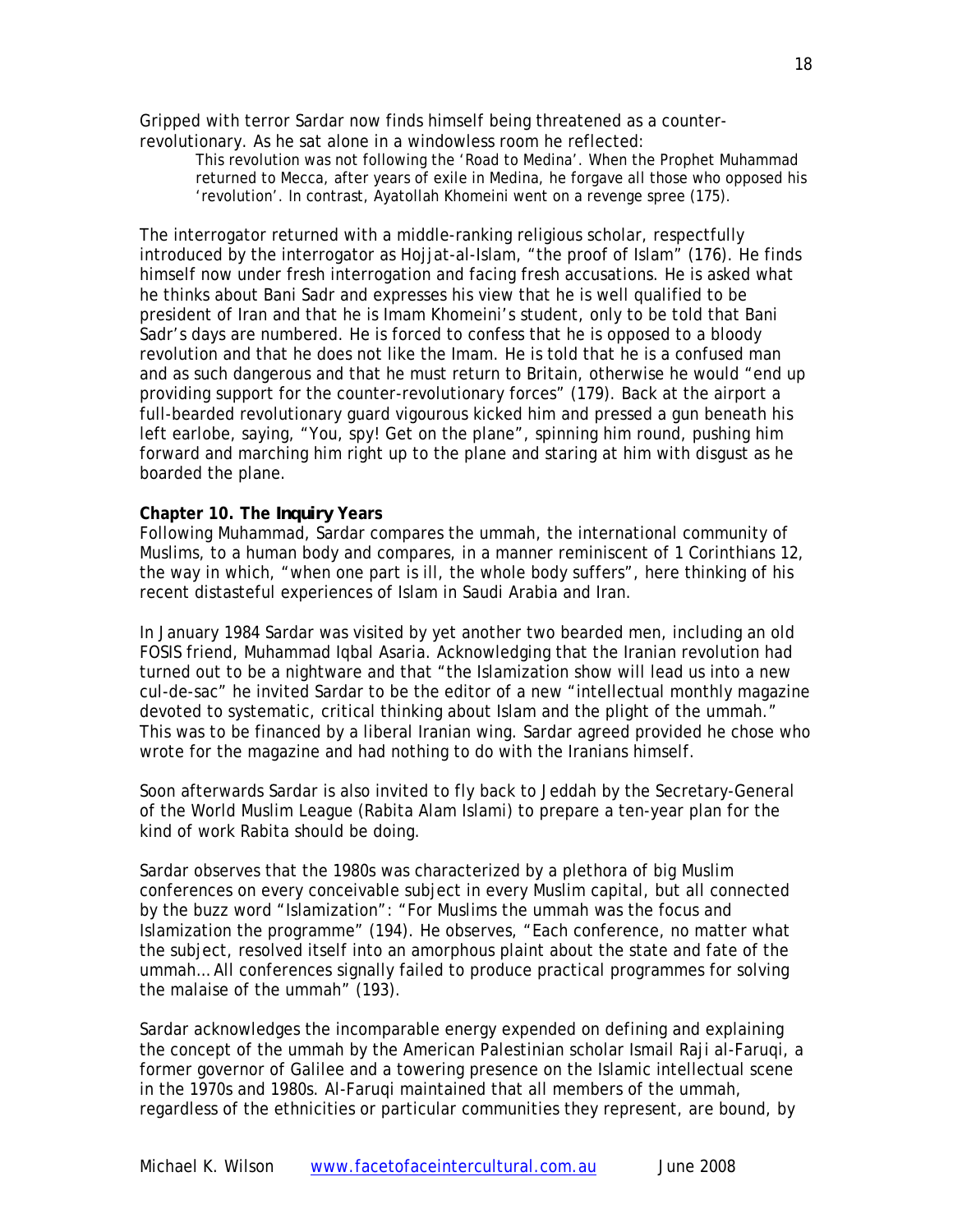their commitment to Islam, to a specific Islamic social order. He also "argued that the divisions within the *ummah*, particularly between Arab and Muslim communities, were created by the West" (195). He insisted that Islam, being a universal religion, was set unequivocally against nationalism and blamed Christian arabs such as Michel Aflaq, the founder of the Ba'ath Party, for being particularly responsible for spreading "the disease of Arab nationalism" (195).

In 1977 Sardar attended the First Conference on Muslim Education in Mecca. A number of Islamic scholars argued "that the essence of the conflict between Islam and the West was not merely historical and political but also metaphysical and spiritual" (196). They maintained that the ideas and concepts that controlled and directed all branches of knowledge in the liberal West were entirely antagonistic to the spirit of Islam:

Natural sciences are conceived as antithetical to nature, which can be twisted and tortured in the name of progress. Islam, on the other hand, does not encourage confrontation between man and nature. It teaches man to be 'natural' and thus work in harmony with nature. Similarly, social sciences have grown in the West as disciplines which demand that man should not believe in any predetermined code for a society but accept the principle that society is a continually evolving and changing phenomenon. There is nothing permanent or unchanging about human nature. Thus, values go on changing. Islam teaches that moral values do not change; hence Truth, Goodness, Righteousness, Mercy are constant factors. A society may be 'primitive', 'traditional' or 'underdeveloped' in relation to the modern world, but could have a highly developed sense of values. So every sphere of secular knowledge is in conflict with Islamic assumptions and ideas (196).

At this conference Al-Faruqi presented his theory of salvation, arguing that the Muslim conflict was not with western civilization as such but "with the kind of personality and 'mind' it represents," (197) a secularist mind and personality found not only in the West but also in the *ummah* itself. Consequently, the only hope for the *ummah* lay in reforming the Islamic educational system, removing and abolishing for ever the bifurcation of Islamic education into an Islamic and secular system. Al-Faruqi presented the challenge of recasting "the whole legacy of human knowledge from the standpoint of Islam" which meant Islamizing the disciplines and producing university level textbooks.

Sardar personally challenged Al-Faruqi for producing a stillborn baby, in that his dualistic perception of knowledge (divided into secular and Islamic segments) presupposed and even, to some extent, accepted the very secularization he sought ultimately to eradicate. Further, Sardar challenged Al-Faruqi's view that there was no difference in Islamic thought between Truth and Knowledge. His argument was that if "God is Truth, then Truth cannot be many" (198) and that this necessarily means Knowledge is Truth. Sardar retorted that those who defined Knowledge ended up defining Truth and thus playing God. He also pointed out that suppression of Knowledge and censorship were inevitable consequences since there will always be Muslims who will suppress those Truths that they don't think serve the *ummah* well.

When Al-Faruqi reiterated his Islamization philosophy Sardar proposed that "it was not Islam that had to be made relevant to modern knowledge, but modern knowledge that had to be made relevant to Islam" (198).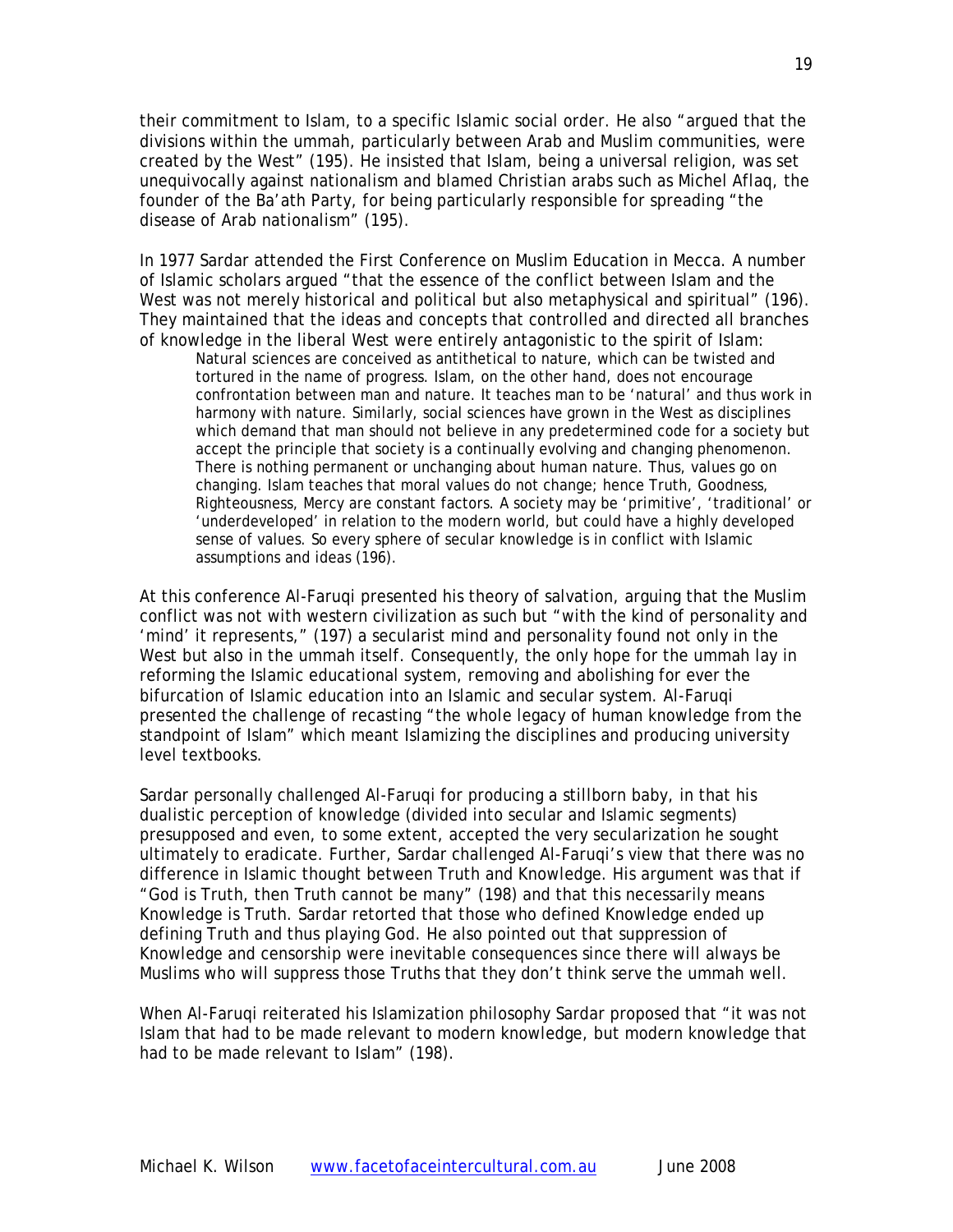When Al-Faruqi proceeded to treat the Islamization of disciplines in a naïve fashion, as if they were made in heaven and a priori given, Sardar pointed out that disciplines are rather "born within the matrix of a particular worldview and are always hierarchically subordinated to that worldview." For example, anthropology as a discipline is "a particular manifestation of how the western worldview perceives reality and how western civilization sees its problems." So anthropology was "developed specifically with the purpose of studying the Other, non-western, societies in order to manage and control them." Consquently, anthropology has "no real meaning for non-western societies." Therefore, "Muslims do not need to Islamize the disciplines, whatever that means; but to develop their own disciplines based on their own cultural context and geared to solving their own problems" (200).

#### Sardar pointed out to Al-Faruqi

that different vehicles need different kinds of wheels. You can't land a plane on bicycle wheels. And a bullock cart won't function properly with tractor wheels. Civilizations are like vehicles. They need appropriate wheels – their own disciplines – to move forward. Islamizing disciplines already infused with a materialistic metaphysics and western, secularist ethics is tantamount to a cosmetic episteomological face-lift and nothing more. At best, it would perpetuate the dichotomy of secular and Islamic knowledge that you are so keen to transcend (200-201).

Sardar reports that two years after this, Al-Faruqi gathered Arab scholars and businessmen together in Lugarno, Switzerland. The gathering declared that "the evil in the system is located in the new universities of the Muslim world which have been adopted after the western model" and that this "'evil' can only be eradicated by undertaking a project for 'reshaping all the disciplines of modernity from an Islamic point of view'". Some Saudi businessmen provided \$25 million to establish IIIT, the International Institute of Islamic Thought (http://www.iiit.org/).

In 1982, Al-Faruqi published *Islamization of Knowledge: General Principles and Workplan*. Sardar regards this as a mediocre work. He does commend this comment by Al-Faruqi:

In the minds of people everywhere the Muslim world is the 'sick man' of the world; and the whole world is led to think that at the root of all these evils stands the religion of Islam. The fact that the *ummah* counts over a billion, that its territories are the vastest and richest, that its potential in human, material and geo-political resources is the greatest, and finally that its faith – Islam – is an integral, beneficial, world-affirming and realistic religion, makes the defeat, the humiliation and the misrepresentation of Muslims all the more intolerable (202).

However, he finds Al-Faruqi's project akin to a slot machine: "put in this or that coin, turn the handle, utter your pieties, and hey presto collect your Islamized winnings!" (203). Sardar found himself being shunned because of his vocal criticism of Islamization.

Sardar goes on to describe the team that worked with him on the magazine, *Inquiry*. It included Merryl Wyn Davies, a Welshwoman who at an earlier stage had rung Sardar to use him as a sounding board when she was considering converting to Islam. Sardar comments,

As a Muslim, it is my duty to encourage people to convert. But my experiences with English and American converts to Sufism had given me a particular aversion to converts. Most of the converts I knew tended to be more Muslim than the Muslims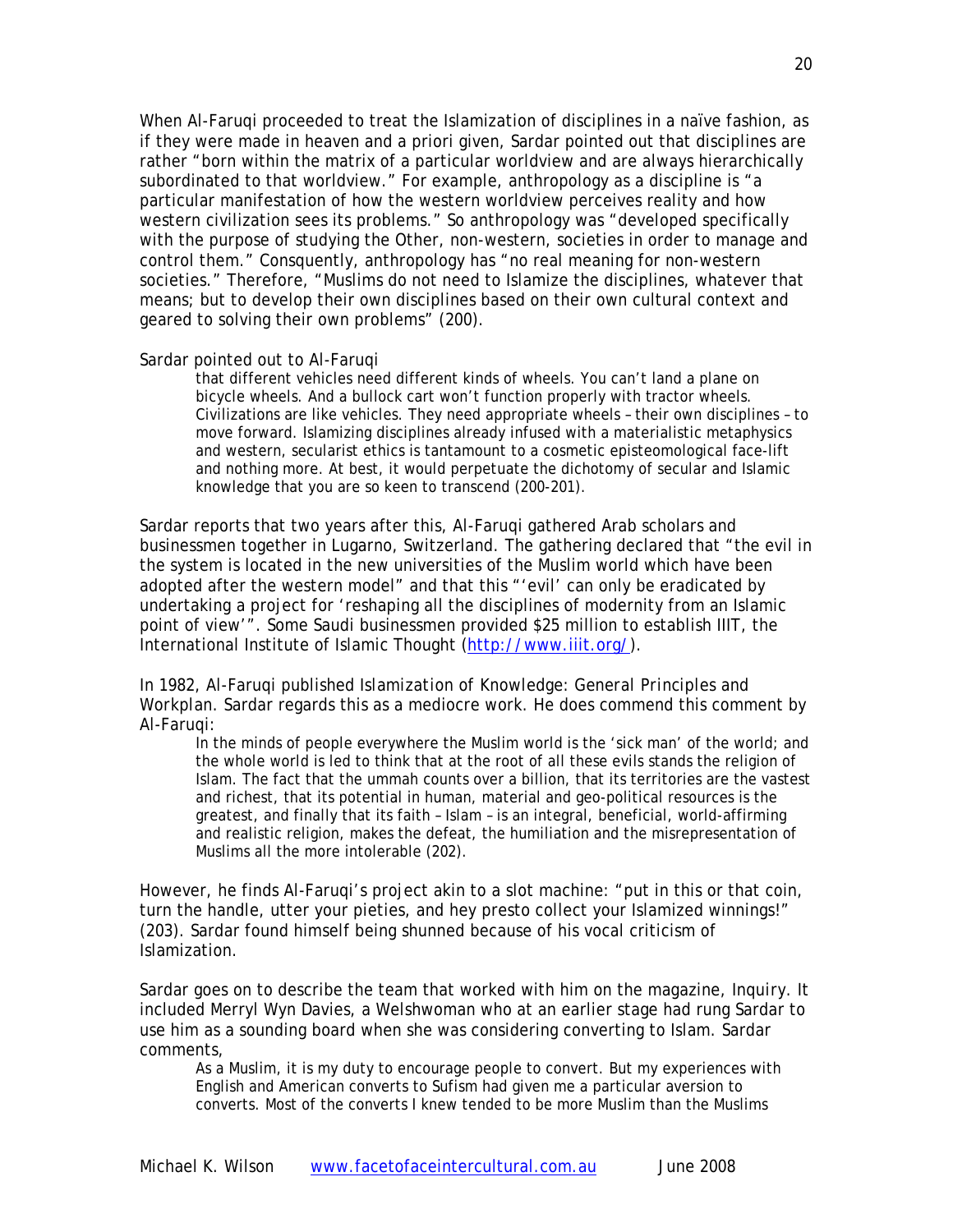themselves; each one seemed to have a strong puritanical and decidedly unsavoury trait" (206).

Sardar and fellow intellectuals dubbed themselves *Ijmalis* (*jml* connotes both beauty and wholeness). They agreed their emphasis was on "diverse ways of knowing as well as the interconnectedness of all things" (209). In particular:

All forms of knowledge are interconnected and organically related by the ever-present spirit of Qur'anic revelation. Thus, Islam does not only make the pursuit of knowledge obligatory but also connects it with the unique Islamic notion of worship: *ilm*, the term for knowledge, is a form of *ibadah* (worship). So, the pursuit of scientific knowledge, social sciences and humanities are also forms of worship – and should be just as important for any Muslim society as daily prayer and fasting during the month of Ramadan. Indeed, without due emphasis to all varieties of knowledge, worship remains incomplete. But knowledge is not just connected to worship, it is also connected to every other Qur'anic value such as *khalifah* (the idea that people are trustees and stewards of the earth), *adl* (social justice), and *istislah* (public interest) (209-210).

Sardar recalls the shock experienced when on May 1986 an armed assailant, an Afro-American convert to Islam with a personal grudge, entered Al-Faruqi's residence in Pennsylvania, stabbed his wife and left her bleeding to death on the kitchen floor, then stabbed Al-Faruqi's pregnant daughter and then fatally stabbed Al-Faruqi himself (one daughter survived, having hidden in a closet). This all served to increase respect for Al-Faruqi's ideas concerning Islamization. Further, *Inquiry* was forced to come to an end when Sardar made critical remarks against Ja'far as-Sadiq, the sixth of the twelve Imams of the Shia, martyred in 765.

# **Chapter 11. The Laws of Heaven**

In the 1980s Sardar observed that "across the Muslim world all future prospects were increasingly summed up in a single all-embracing ready-made off-the-shelf answer: Shariah" (216), the path shown in the Qur'an and through the Traditions of Muhammad.

This word literally connotes "the path or the road leading to water", though for Muslims it means "the path that leads to God and thus to paradise" (216). But he and his fellow "Ijmalis" rejected a great deal of the Shariah: "such as its oppressive treatment of women and minorities, its emphasis on extreme punishments, and its fixation with ossified jurisprudence" (217). They were particularly concerned with the way Shariah had come to symbolize Islam as such: "for many Muslims, Islam is the Shariah and the Shariah is Islam" (217).

Sardar speaks of this as a perversion of the basic principles of Islam. Rather, Shariah, as it exists today, and the spirit of Islam, are two very distinct things.

In 1985 Sardar went as an adviser on a World Muslim League mission to Pakistan, where he was welcomed by President Zia-ul-Haq. He spoke of how he was introducing Shariah in Pakistan, explaining, "It is the demand of the people. And I must bow to their wishes. Islam is a total system and it must be imposed on society in its totality" (219).

Sardar recalls how Zia-ul-Haq went on to describe in great detail how law-breakers would be lashed, thieves have their hands cut off 'humanely' and adulterers be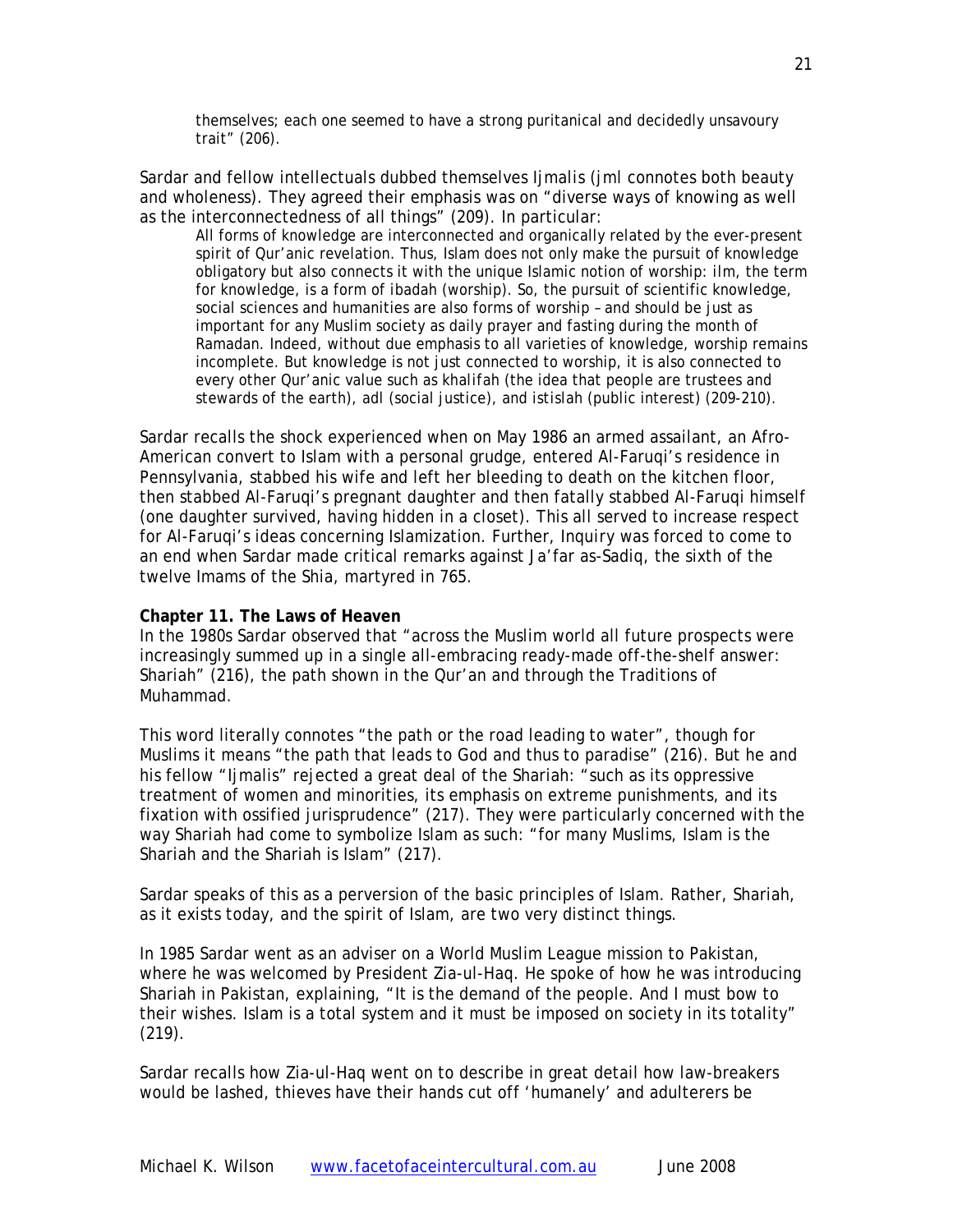stoned. In the evening the President hosted a dinner in the honour of Sardar and his colleagues. At one point the President turned to Sardar and told him, with an amused expression, that in Sardar's book *Islamic Futures* he had described him as a deranged dictator, and then read from the offending passage.

In Islamabad Sardar spoke with Maulana Sami-ul-Haq, the principal of one of the oldest Deobandi seminaries in Pakistan. He related how his students came "to learn a pure vision of Islam", from a curriculum focusing on the Qur'an and the Shariah. He added, "We teach an undiluted, chaste version of the Shariah" (222), largely based on rote learning, memorization of the Qur'an, memorization of select portions of the *hadith* and of the legal opinions and rulings of  $8<sup>th</sup>$  century, classical jurists.

He recoiled with horror when Sardar asked if they studied philosophy, insisting they taught pure Shariah, which also had no room for Sufi thought nor Shia thought, regarded as a deviation from Islam.

One of the students, in his twenties, told Sardar that Shias are not Muslim and do not belong in a truly Islamic republic. He was asked why, if he was a Muslim, he did not wear a beard. Sardar replied it was not necessary for a Muslim to wear a beard. The student retorted that this is required by the Sunnah and that anyone who does not follow the Sunnah is not a Muslim. Sardar answered, "So why aren't you riding a camel?" To the confused student Sardar explained, "It's Sunnah to ride a camel. The Prophet spent a great deal of his life on the back of a camel." The student pointed out that today we have cars and buses. Sardar pointed out that if there had been razor blades in Muhammad's day he might well have used one. Sardar then noted the student was wearing *surma*, black lining under the eyes. The student responded, "It is Sunnah." Sardar pointed out that it the applicant contains lead and could damage the student's eyes and poison him. When Sardar tried to explain that many things Muhammad did were a product of his times and not essential to Sunnah the student shouted angrily, "Who are you to say what is and what is not the Sunnah? You don't even have a beard" (224).

Sardar left, his mind filled with images of this "medieval perception of Divine Law", reflecting that:

Far from being a 'seat of learning', *madrasah* Haqqania was a hatchery of hate. It was producing not men of education and learning, but narrow-minded bigots absolutely certain their way was the only right way. How long before they reach critical mass and start fighting with all who disagree with them...How long before they declare war on the Shia? How long before they turn Pakistan into their hellish version of paradise? The total lack of humour, the conspicuous absence of the joy of life so evident in the madrassah, convinced me the students had to be taken seriously (224).

Sardar recalls his conversation with Rustum, a barber in Rawalpindi. The conversation turned to Shariah. Rustum asked:

What would I, a barber, do if the bearded ones became the masters of our society? What I want is a decent living, proper education for my children, a proper roof over my head. What their Shariah will give me is public floggings, beheadings, compulsory beards and lock my poor long-suffering wife and daughter behind purdah (228).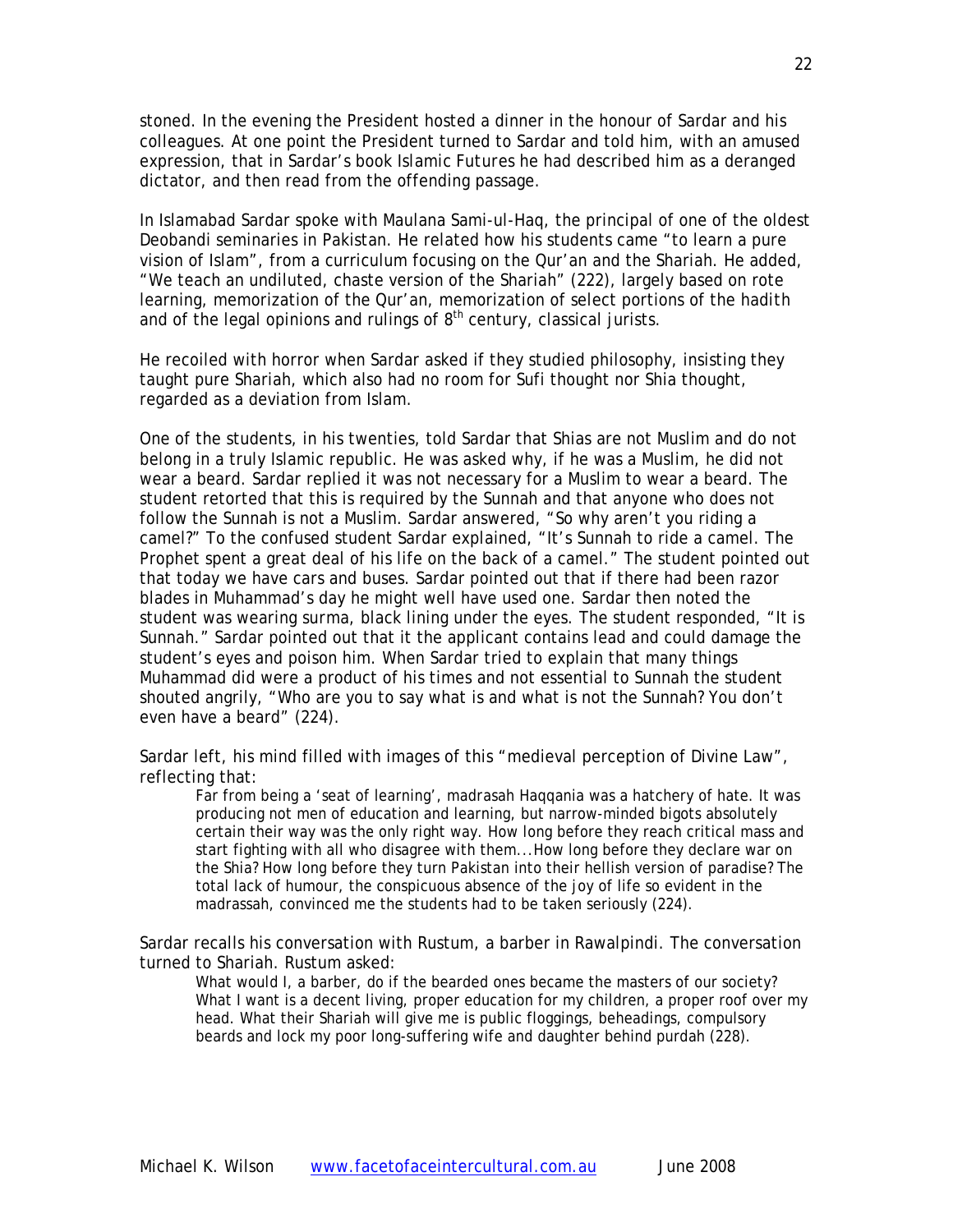But the barber denied he was against Shariah, only that of the bearded ones: For their Shariah knows nothing of justice and mercy, forgiveness and generosity. In the name of Shariah, they want to ban everything. Cinema. Music. Television. It is this joyless Shariah that promotes fear and hatred that I am against (229).

Next, in Beijing, Sardar discovered that there are 60 million Muslims in China (with over 50 mosques in Beijing alone), that most Chinese Muslims spoke fluent Arabic and that the mainstream Muslims called themselves *gedimu*, a literal translation of Arabic *al qadim*, "the ancient." In China it is the Sunni Hanafi School of Law which is the oldest and most established Islamic tradition. So for most of the *gedimu* Shariah is of paramount importance. However, at the conference Sardar attended, it was the *menhuan* (Sufi orders) who rightly claimed to be largely responsible for preserving Chinese Islam during the Cultural Revolution.

Sardar provides a brief outline of the history of Islam in China and observes that most Chinese Muslims are of Hui nationality, many being descendants of merchants and scholars who first came from Arabia and Persia during the  $9<sup>th</sup>$  and  $10<sup>th</sup>$  centuries.

While in China a Chinese woman befriended him with intent that he ask her to marry him. When he realized this he told her he was already married. She responded, "But the Shariah allows Muslim men to take more than one wife" (237). He replied that he didn't believe that part of the Shariah. She was shocked, voicing her view that it was impossible to be a true Muslim without accepting the Shariah. He explained it was not necessary to believe every bit of the Shariah to be a Muslim. To her it seemed he only believed those bits that served his purpose. Sardar reflects:

Most Muslims consider the Shariah to be divine. But there is nothing divine about the Shariah… The only thing that can legitimately be described as divine in Islam is the Qur'an. The Shariah is a human construction; an attempt to understand the divine will in a particular context – and that context happens to be eight-century Muslim society. We need to understand the Shariah in our own context; and reconstruct if from first principles (238).

As Sardar flew back to Islamabad from China he considered

the intractable hold the Shariah had on the Muslim consciousness. Even the Chinese Muslim community, so isolated and cut off from the mainstream of the Muslim world, had an unbridled passion for the Shariah. It was the main vehicle of their Muslim identity; it is precisely what makes them – the Chinese Muslims as well as Muslims all over the world – different from all others (240-241).

A female Muslim pointed out to Sardar that the Shariah "was formulated by jurists, all of them male, during the Abbasid period (749-1258), a time in history well known for its sexism and misogyny" (242). In criminal justice the Shariah obviously has a male bias, for example, the notorious "two-for-one formula" in relation to testimonies. But the female Muslim observed that with respect to adultery the Qur'an privileges the testimony of the wife over that of the husband. For example, if a husband charges his wife with adultery and he cannot produce four witnesses to the act of penetration then he cannot serve as his own witness. The Qur'an permits the wife to testify on her own behalf and if she insists on her innocence then the husband has no further legal recourse. Yet, the classical jurists did not, on this basis, decide that men should testify in fours nor that a woman's word outranks that of the man's. She also pointed out that stoning to death is an aberrant law since the Qur'an does not sanction stoning to death for *any* crime.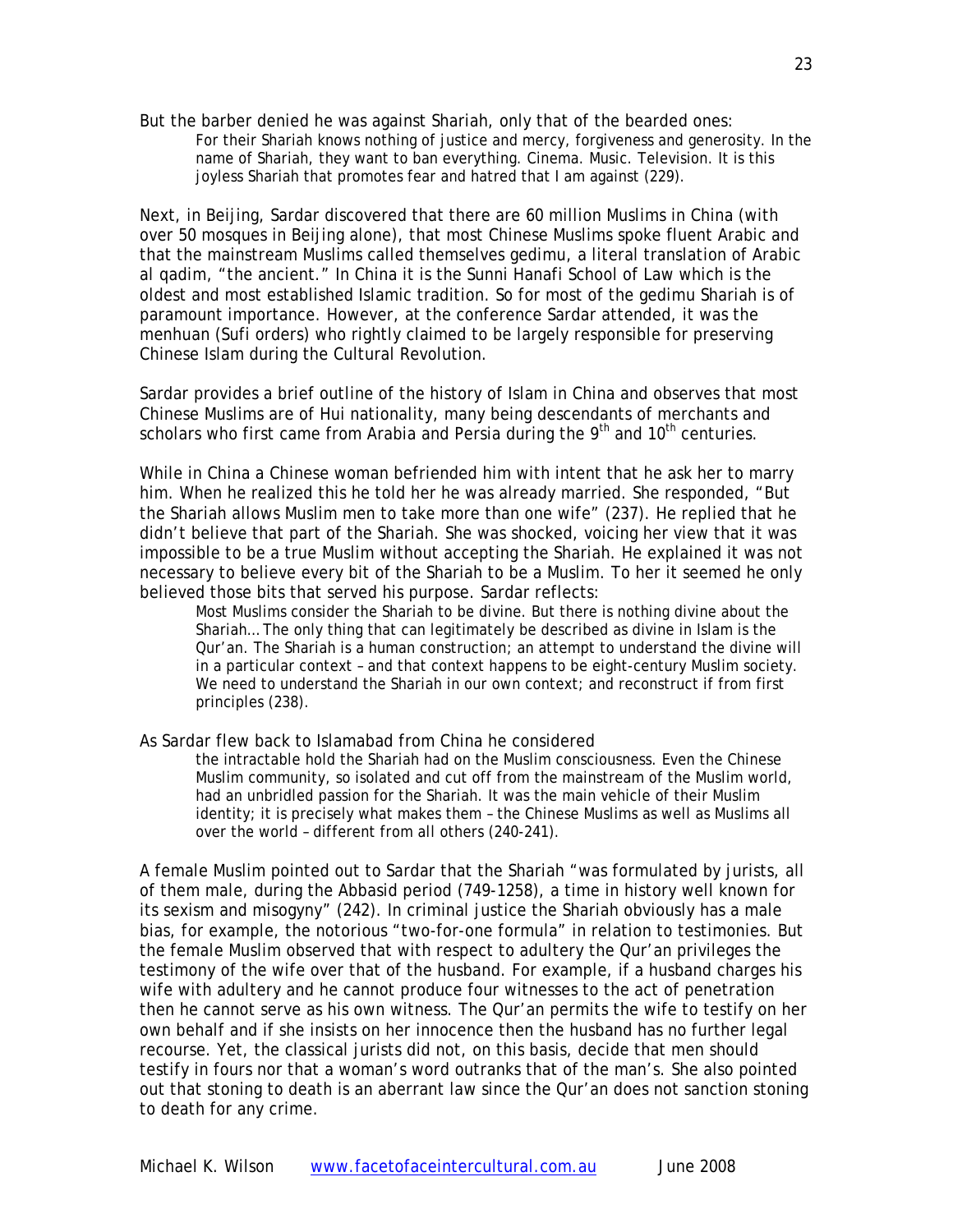However, any call to reform the Shariah is deemed to be an attack on Islam. She commented:

To change the Shariah we have to stand up to powerfully entrenched clerics and interpretive communities who will put up a deafening roar against such exercise on the grounds that it is un-Islamic or even anti-Islamic (243).

She also observed that the Shariah and the veiling of women had "become the quintessential symbols of Shariah" and that "the veneration of symbols can keep people from thinking about what the symbols actually symbolize" (243).

Sardar became very depressed when he reread literature on Islamization, and frightening remarks made by Al-Faruqi that the Islamic state is totalistic, with Shariah covering every field and every action, including all activities in all times and places.

Parvez Manzoor helped Sardar to understand the significance of the term Shariah: "Muslim consciousness conceives of the Shariah in three complementary ways: as truth, method and history… Shariah perceives the world as *history* rather than *cosmos*, morality as an *event* rather than an *idea*, and faith as *acting* the Will of God rather than *knowing* His Essence" (245). The Shariah is "the ethics of action", demanding "doing right" rather than "being good". Consequently, the Shariah is morality and ethics rather than law, though the Muslim mind does not distinguish between ethics and law. However, in Islamic history law has become unethical and truth has become equated with method.

For almost 150 years after Muhammad's death, there was no Shariah, merely an "accumulated ensemble of the exercise of 'learning' and 'understanding'" (245), largely constituting personal, free and somewhat subjective knowledge. During the early Abbasid period there was the first act of objectification and reification when this accumulated knowledge was confused with history, with history becoming a substitute for religious inquiry and learning. A set of mechanisms, or disciplines, for understanding the Word of God followed, resulting, by the  $13<sup>th</sup>$  century in the mechanism known as *fiqh*, "the jurisprudence of Islam", with the "method" of the Shariah now being indistinguishable from the "truth" of Islam.

Since this is "a theoretically founded mechanism for traditional authoritarianism" it is "[small] wonder that Islamic theology and law have developed little since then" (246). Manzoor also commented that

Islamic fundamentalism is a modern heresy. It has no historical precedent; it is not based on a classical religious narrative or Muslim tradition. It is a recently concocted dogma. And what makes it modern is the notion of the State. There is no notion of a nation-state, based on geographical boundaries, in classical Islam as such (246-247).

But now the idea of "state" has become fundamental to the vision of Islam by Islamic fundamentalists, who all zealously pursue the ideal of an Islamic state. So:

From a God-centered way of life and thought, of knowledge and action, Islam is thus transformed into a totalistic, totalitarian, theocratic world order that submits every human situation to the arbitration of the state. So society and state becomes one and politics disappear. Cultural and social spaces are totally homogenized, everything is bulldozed into monotonous uniformity, and that's why the end product so often mirrors fascism (247).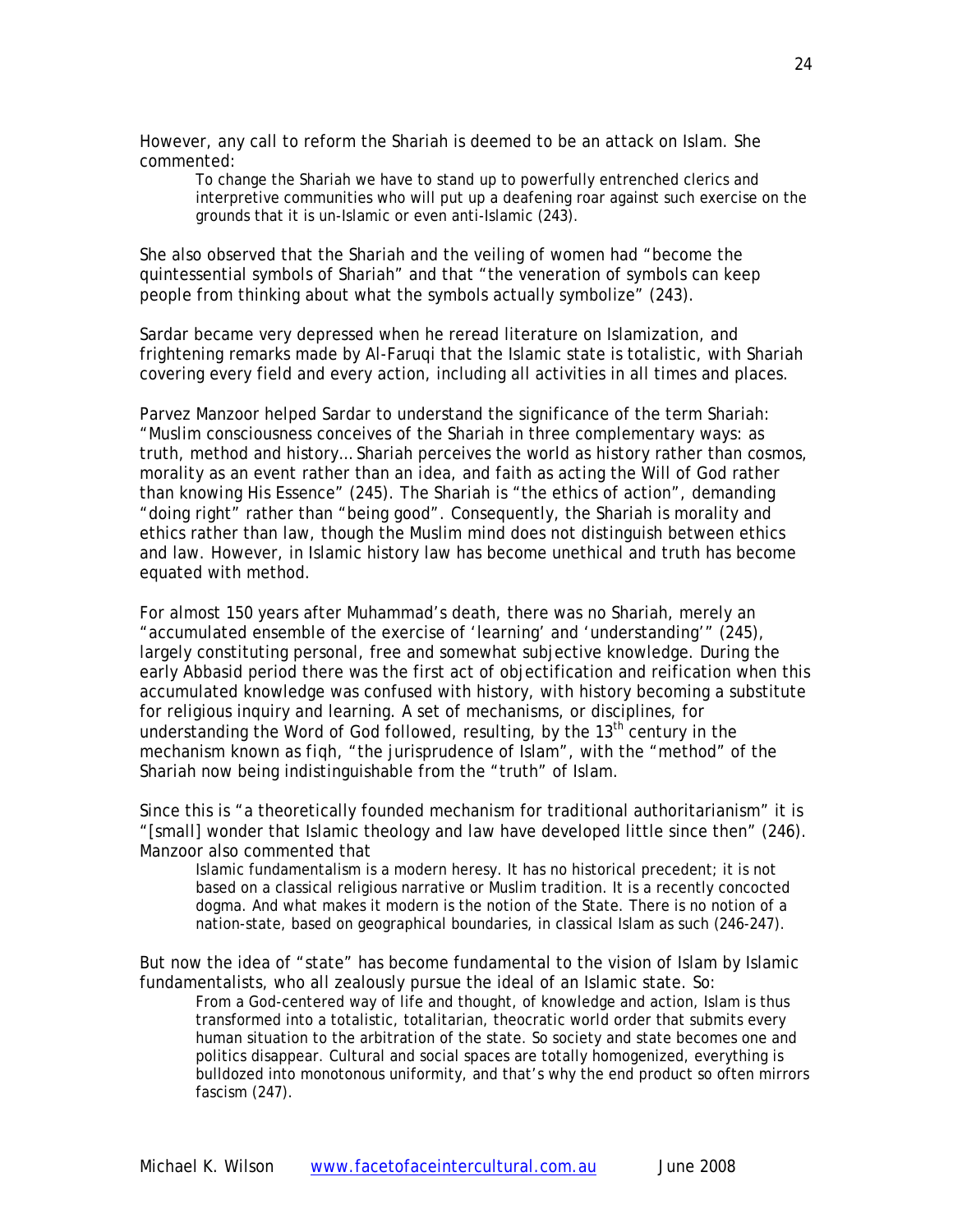Dictators and tyrants all over the Muslim world love Shariah because it serves as an instrument for creating the totalitarian order.

Sardar now reached a firm conclusion: "Without reforming the Shariah, which actually amounts to reformulating Islam itself, a humane earthly paradise will always elude Muslim societies" (247).

#### **Chapter 12. The Delights of Secularism**

The idea that Islam needed a Reformation was pooh-poohed by Sardar's colleague Merryl Davies. She objected

that arguments for an Islamic Reformation were based on a crude historic parallel: Islam was now it its fifteenth century, and this was exactly the point in Christianity's history when it underwent its Reformation. QED: Islam was due to be reformed (249).

As Sardar ponders possible parallels he maintains that while Europe needed reason this is not the case with Islam, which has always considered reason to be the equal and necessary partner of faith. However, he recognizes that the Islamic problem is not so much a matter of recognizing the importance of reason, but exercising it.

Sardar also observes that the Reformation saw the transfer of authority from Church to State, from Popes to princes and thus initiated the process of secularization:

This began with the theological struggle for reform of religion, and it culminated in the secular state being seen as the only authority that could guarantee liberty of conscience and diversity of religious belief. The Reformation was the process by which the quest for liberty of conscience, the freedom to believe as personal faith and reason dictated, became the bedrock of all civil liberties. It began with Martin Luther's 'Here I stand. I can do no other,' and it culminated with Thomas Jefferson's resounding conclusion that the State can never settle matters of conscience for the citizen, too much blood having been squandered in the attempt, so Church and State must be forever sundered. Secularisation once begun remained a continuing and expanding transfer of power (250).

Sardar contends that secularism also has its own Muslim antecedents. While "it seems almost a contradiction to speak of Islamic secularism" it "has a strong presence in Islamic history" (251). So the Umayyad Empire, which arose only fifty years after Muhammad's death and the Abbasid Empire, conventionally dubbed the 'Golden Age', "were religious only in a symbolic sense. The Caliphs had no spiritual power; that rested largely with the religious scholars" (251). He also insists, "With the sole exception of the Fatimid Empire, which was based on Ismaili theology, the states that followed were even more secularized" (251).

In the 10<sup>th</sup> century the "Second Master" (after Aristotle), Al-Farabi wrote *On the Perfect State*, "the first serious attempt in Islam to harmonize Greek political thought with Islamic ideals", seeing the perfect state as "a universal, secular state" (252). Fellow Mutazilites (literally, "Separatists", e.g. Al-Kindi, Wasil bin Ata, Amir ibn Ubayad, Ibn Sina and Ibn Rushd), like Al-Farabi "denounced strict, Shariah-based faith and worked to transform Islam into a more humanistic religion" (252). The opposing Asharite school, founded by Abu Hasan al-Ashari and included Al-Ghazali, Fakhr al-Din Razi and Ibn Khaldun. It "rejected the idea that human reason alone can discern morality and argued that it was beyond human capability to understand the unique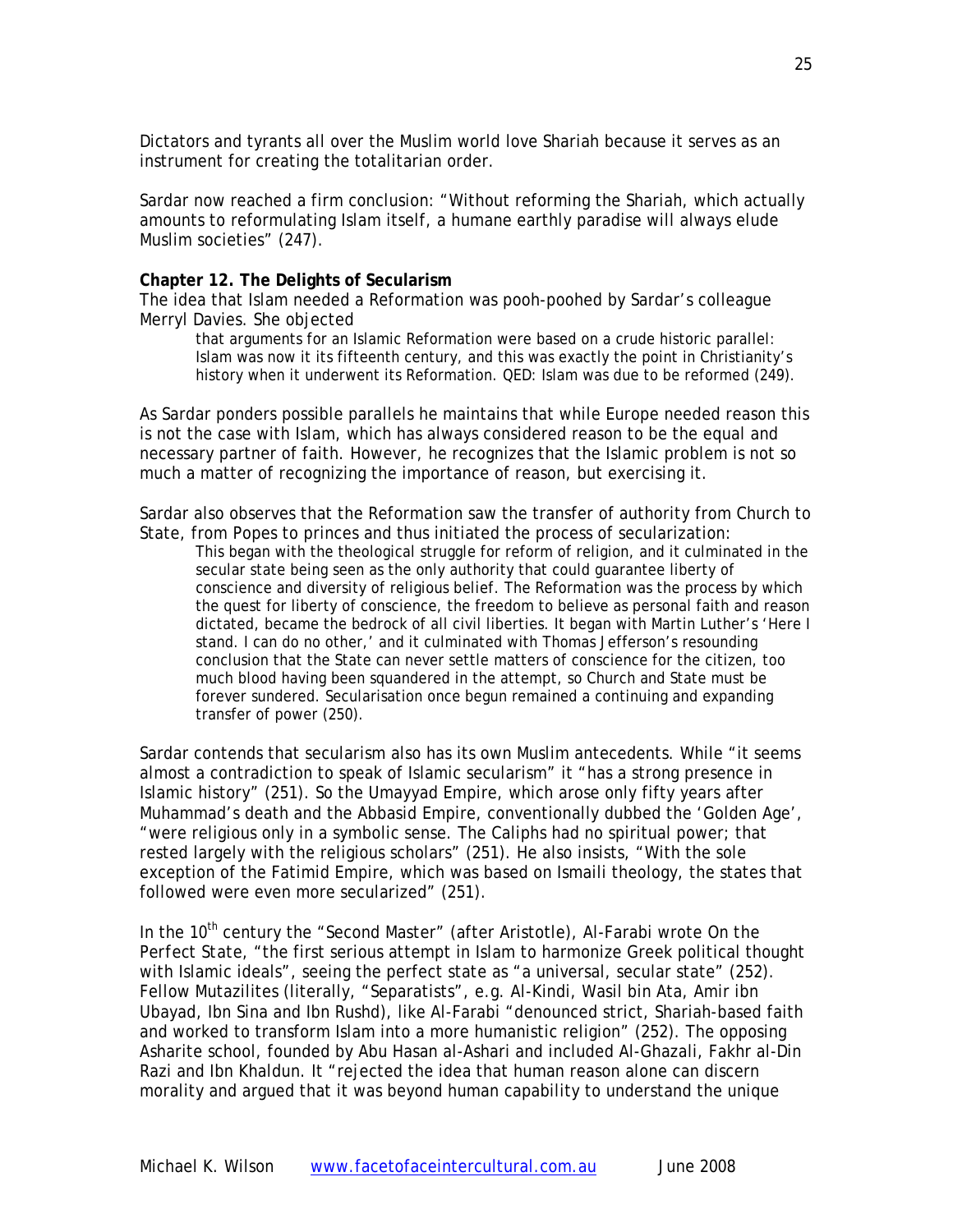nature and characteristics of God" (253). The  $7<sup>th</sup>$  to 14<sup>th</sup> centuries centered around the gigantic struggle between the Mutazilites and the Asharites: "It was the clear-cut victory of the Asharites that sealed the fate of secular humanism in Islam; and hurled Muslim civilization on its present trajectory" (254).

Sardar confesses that during his twenties and thirties he was a firm supporter of the Asharite position. But he had a discussion with Iftikar Malik, an advocate for secularism. Sardar asked,

What can secularism offer Islamic societies? Those who long for a secular paradise understand neither religion nor politics. Muhammad Iqbal was right when he said: "If religion is separated from politics you are left with the terror of Genghis Khan" (255).

Malik retorted that both Iqbal and Sardar were wrong: "Secularism is the only antidote to the vicious literalism, supported by a spiritless and meaningless ritualism that's taken hold of the Muslim mind" (255).

Malik advocated liberal secularism, recognizing that dogmatic secularism was also problematic, as evidenced by the Ba'athists in Syria and Iraq and authoritarian secularist parties such as the National Liberation Front in Algeria and the Constitutional Party in Tunisia.

Malik argued for secularism because, he believed, it "provided an umbrella for pluralism to flower, for dissent to be tolerated, for democracy to flourish in Muslim societies" (255-256).

This viewpoint vexed Sardar since he saw it as the very function of religion in general and of Islam, in particular, "to produce balanced individuals who can integrate the two – the rights of God and the rights of people." Also, against Malik he saw the opposite of religious fanaticism and chauvinism not as secularism but as religious tolerance and pluralism. In addition, he considered that secularism in Muslim societies had acted as a force for exclusion not inclusion, excluding all who distanced themselves from modernity, the vast majority of traditional Muslims. Consequently, secularism reduced traditional Islam to servant status.

Malik responded that he was not arguing for secularism at the expense of religion "but as a method for reinterpreting and revisiting religion itself" (256). But Sardar found it difficult to see how the idea of secularism could be separated from its European history. Malik countered by asking why there could be only one interpretation of secularism, especially as there had been earlier precedents in Muslim history and in Indian history. Malik expressed the hope that Muslim secularism in Turkey would be the wave of the future.

Some months after this Sardar was in Turkey to visit a professor of political science at a university only to be stopped by a tank with its gun leveled at his chest and being told no visitors were allowed. The next day, by pretending to be a student, he got to see the professor who had only recently been released from prison for "attacking the secular principles of the State" by "suggesting female students who wanted to wear the scarf – for religious or other reasons – should be allowed to do so" (259). The professor explained to Sardar, "A secular society does not provide its citizens with absolute freedom but confines it within the boundaries of its own absolutes. The scarf represents a symbolic violation of these absolutes" (259).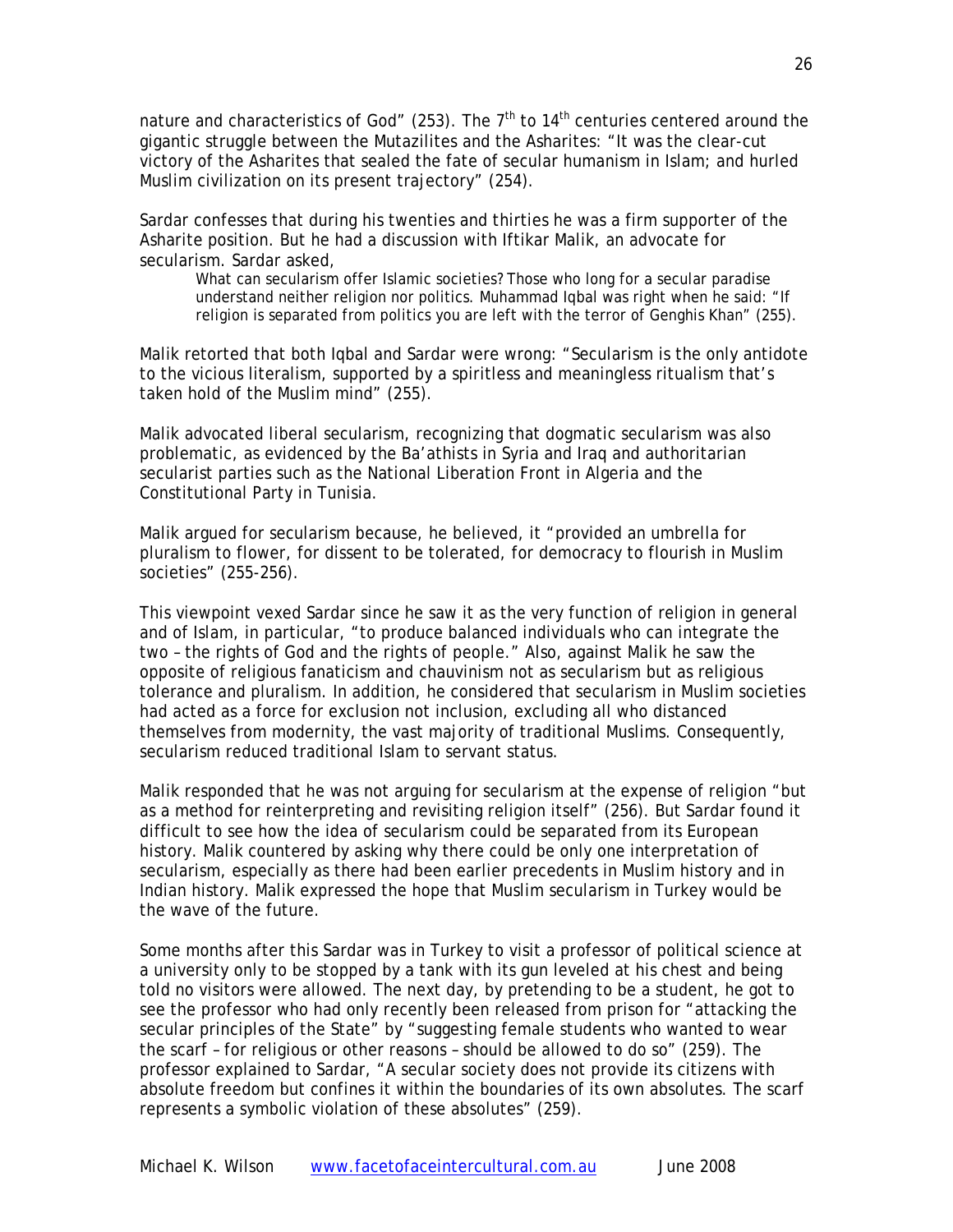The professor saw Turkish secularism as "a product of our inferiority complex", not invented by Ataturk, as many supposed, but having its roots in the Ottoman Empire. It was following defeats at the hands of European powers in 1699 and 1718 that the intellectual superiority of western civilization became accepted with Westernization commencing in the Ottoman Palaces. Later, Ataturk presented secularism as a theology of salvation. The professor didn't see the Kemalist secular revolution as any different from say the Islamic Revolution in Iran:

It's the standard pattern: a charismatic leader heads the initial movement; once his regime is established, demands for greater radicalism and purism culminate in a reign of terror and virtue where the leader is transformed into a demigod and becomes sole arbitrator of what's "revolutionary" and what "counter-revolutionary" (261).

So Ataturk, saying that to destroy him was to destroy Turkey, "set out to destroy the old system with the same zeal the Mullahs used to dismantle the Shah's state" (262). A period of terror and reform was followed by the "Thermidor" (1924-1949), "the period when revolutionary reforms are solidified and turned into permanent fixtures" (262), with Islamic activity and thought banned. "Turkish secularism, like its European counterpart, didn't allow Muslim institutions to function independently of the government" (262), but after WW2 many politicians succeeded in establishing middle and secondary schools known as "Imam Hatib" schools, re-introducing the teaching of the Qur'an and Islamic traditions, history, law and philosophy, alongside modern science and ideas. After the 1980 military coup graduates of such schools were allowed to enter universities for higher education.

When Sardar expressed his fear that graduates of such schools would turn out to be dogmatic fundamentalists, the professor insisted they were taught not traditional, but classical Islam and were at ease with the modern world.

Later Sardar spent time with a likeable Turk, a former mayor, whose veneration for Ataturk mirrored that most Muslims have for Muhammad. He described himself as a secular Muslim who often read the Qur'an but, at the end of the day, regarded Islam as the opposite of Western civilization.

In the late 1980s Sardar frequently visited the OIC's (Organisation of Islamic Conference) International Research Institute for Islamic History (IRIIH) in Istanbul. Sardar's appreciation for the Ottoman Empire grew, a dynasty that had held power for 600 years and which had no strategy for using force against its people:

They never forcefully converted or Turkified people in the conquered lands. And it would be totally wrong to say naked imperialism or linguistic, cultural or religious assimilation was ever their policy (271).

Sardar reflects that Muslims typically associate the Ottomans with the "decline" of Muslim civilization and notes that the conventional view is "that the Ottoman Empire reached its peak around 1600 and spent the next 300 years dwindling" (272). This is a false perception, for "science and learning were very much alive in the Ottoman Empire right up to the end of the eighteenth century, when it shifted towards learning and assimilating European thought through translation and adaptations" (272). The director of IRIIH argued that by "dehumanizing the Ottomans, the Kemalists also dehumanized Turkey" and he contended that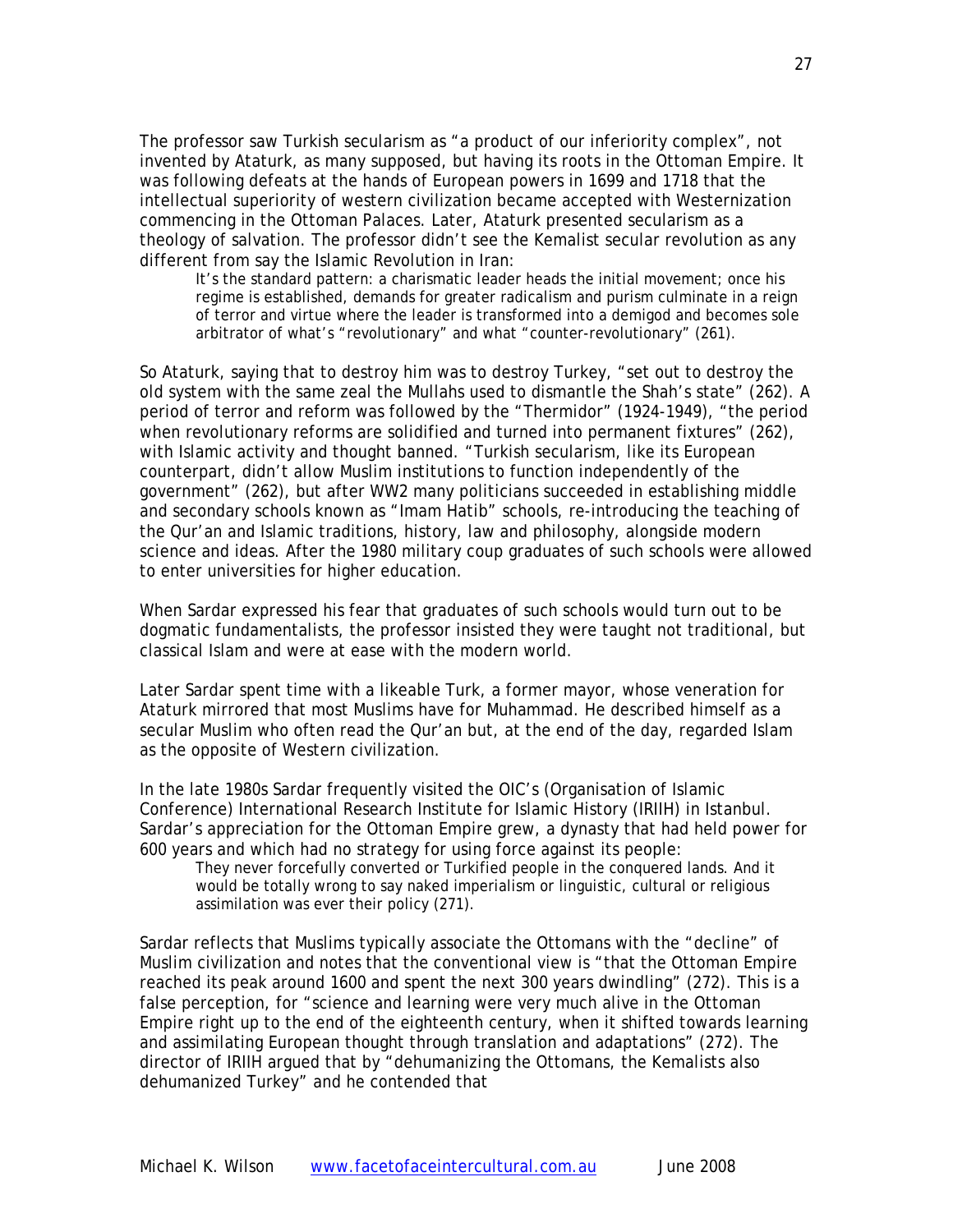Islam taught Europe virtually all it knew about science, philosophy and education. Starting with the basics, Islam taught Europe how to reason, how to differentiate between civilization and barbarism, and to understand the basic features of a civil society. Islam trained Europe in scholastic and philosophic method, and bequeathed it its characteristic institutional forum of learning: the university. Europe acquired wholesale the organization, structure and even the terminology of the Muslim educational system. Not only did Islam introduce Europe to the experimental method and demonstrate the importance of empirical research, it even had the foresight to work out most of the mathematical theory necessary for Copernicus to launch "his" revolution! Islam showed Europe the distinction between medicine and magic, drilled it in making surgical instruments and explained how to establish and run hospitals. And the Ottomans played an important part in all this (272-273).

The director argued that if Kemalists seriously wanted to develop liberal humanism then they should look into their own history rather than imitating an imitation.

Sardar's friend Parvez Manzoor encouraged him to use *zulm*, the Islamic concept of injustice, as the category with which to examine secularism. *Zulm* has at least four layers of meaning:

- 1. To do wrong, to treat wrongfully, or to deal unjustly.
- 2. Withholding what is rightfully due to someone or something; to commit *zulm* against persons or things, even against truth and trust, is not to accord them what is their due.
- 3. By extension, it also covers such things as tyranny, perversion, distortion and ignorance.
- 4. The wrong the Self commits against itself.

Manzoor advocated using a concept of *zulm* that would "develop a discourse of liberation simultaneously Islamic and universal", it being urged that this would stop the West seeing Islam as its opposite and vice versa: "What we Muslims had to do was to expose the *zulm* intrinsic in the concept of secularism, and not treat it as though it were inherently evil" (276). However, since secularism and modernity are inseparable, Muslims need to develop "a modernity that is defined by our own categories and shaped by our own history and tradition" (277).

### **Chapter 13. The Satanic Verses**

In 1988 Sardar read *The Satanic Verses* and as he turned the pages he felt his anger rise:

Halfway through all became clear. It felt as though Rushdie had plundered everything I hold dear and despoiled the inner sanctum of my identity. Every word was directed at me and I took everything personally. This is how, I remember thinking, it must feel to be raped. By the time I arrived back home, I was transfixed with anger, fear and hatred (279).

Sardar wondered why he had been so deeply upset by *The Satanic Verses*. He didn't object to Rushdie interrogating and severely criticizing Islam, even in fiction, something Sardar felt he had been doing himself for most of his life:

What I, and most Muslims, took exception to was Rushdie's deliberate attempt to rewrite the life of Prophet Muhammad in an exceptionally abusive and obscene way… In the novel, Rushdie uses the abusive term 'Mahound', coined in the Middle Ages in Christendom to describe the Prophet as a devil (279).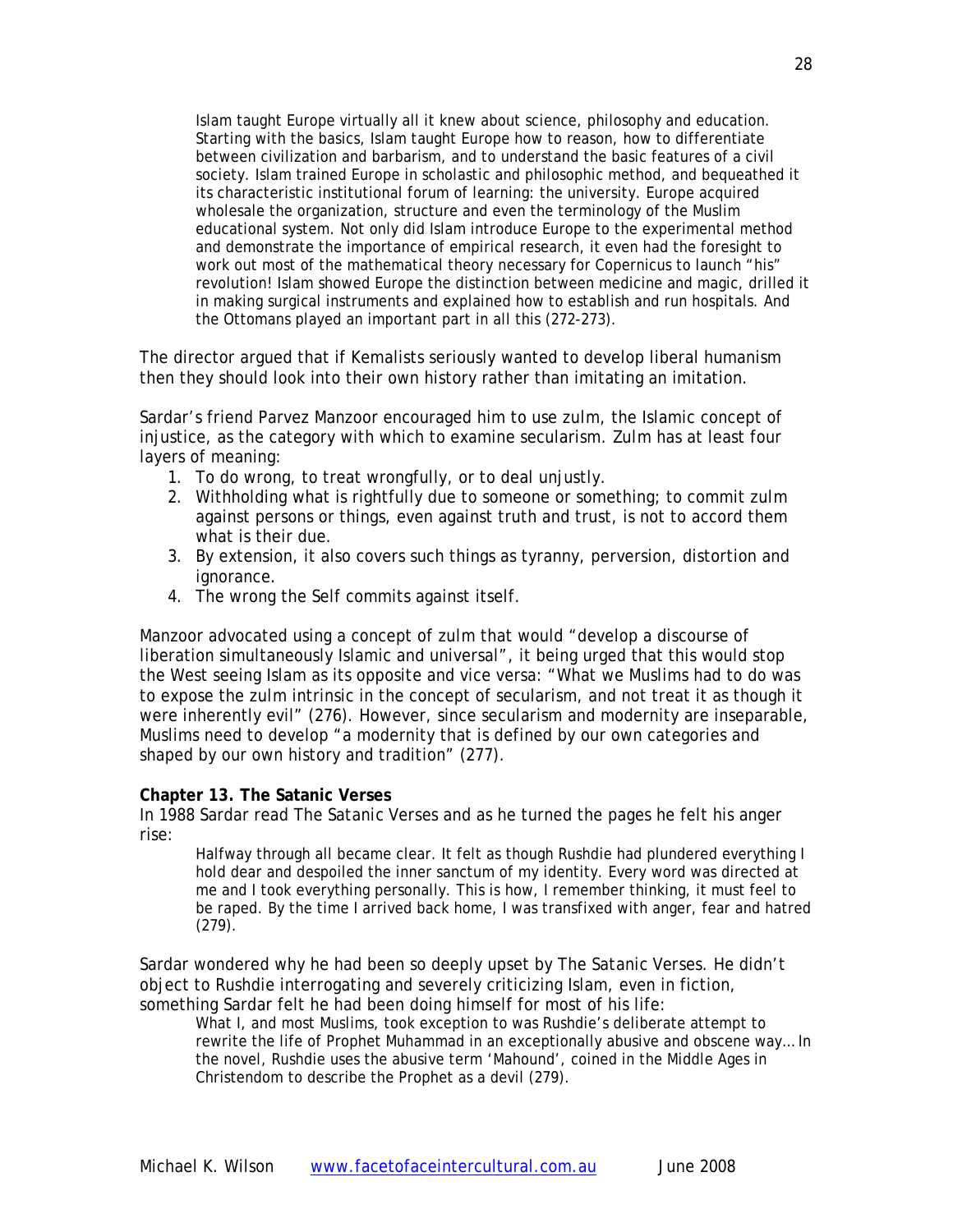Sardar points out how Rushdie makes it abundantly clear that his character Mahound is Muhammad. He explains that the passages of *The Satanic Verses* that caused most offence to Muslims relate to the wives of the Prophet Muhammad. Rushdie inferred that Muhammad's 'harem' in Medina was little more than a brothel. It was patently clear that Rushdie's purpose was

not simply to present a biography of the Prophet Muhammad in a distorted and fictionalized form, but to abuse, mock, malign, throw contempt and score ideological points. The blasphemies in the novel were not accidental; they were the essential reason that the novel was written (281).

#### Sardar points out,

The life of the Prophet Muhammad is the source of Muslim identity. Muslims do not merely emulate his character and personality and follow his sayings and actions: it is the Prophet Muhammad who provides them with the ultimate reason for being a Muslim. The Prophet and his personality define Islam; and every Muslim relates to him directly and personally. That's why I felt that every word, every jibe, every obscenity in The Satanic Verses was directed at me – personally. There was no way, I knew, this would or could go unchallenged… Not surprisingly, immediately after the publication of the novel, pandemonium broke out in Muslim circles (281).

Sardar found himself perplexed as to how to respond. On February 14, 1989 Ayatollah Khomeini issue his fatwa against Rushdie, making Sardar "redundant as an intellectual. Implicit in the fatwa is the proposition that Muslim thinkers are too feeble to defend their own beliefs" (282).

Now Rushdie appealed to the secular absolute of freedom of expression and the Ayatollah to the absolutes of Islamic Law. Now, for Muslims, it was guilt by association, group culpability. Sardar recalls how painful it was to watch Rushdie's friend, feminist novelist Fay Weldon, on public TV deliver words like knives driven directly into him, as she ridiculed Muslims in hate-speak that boiled down to pure racism. Eventually, Sardar decided to write a response, with colleague Merryl Davies entitled *Distorted Imagination: Lessons from the Rushdie Affair*. He did this in against a disturbing background, having discovered that for Muslim youth in Bradford, Manchester and East London the fatwa had become a source of pride, giving them "a perverse and real sense of power and identity" (287). Sardar wanted "to show Muslim youth that this sense of power was nothing but a mirage" (287), since the Ayatollah's fatwa, being based on Muslim imperialism, could only generate temporary power.

Sardar makes some penetrating remarks about Rushdie as a postmodern author: While postmodernists claim to be relativists, there is nothing relative when it comes to such absolutes of secularism as total freedom of expression. With its stress on the purity of art and the autonomy of culture as a whole, postmodernism has turned secular humanism into a sacred theology. Here the God-centered religiosity of traditional religions is replaced by literature which occupies the conventional place of God (290).

#### Sardar observes that the postmodern

quest is for perpetual, continuous and meaningless (since there are no truths to be discovered) doubt, which is the basic foundation of the postmodern creed. Such a quest has frightening implications for personal identity; it can only produce more and more personal anxiety and insecurity (290).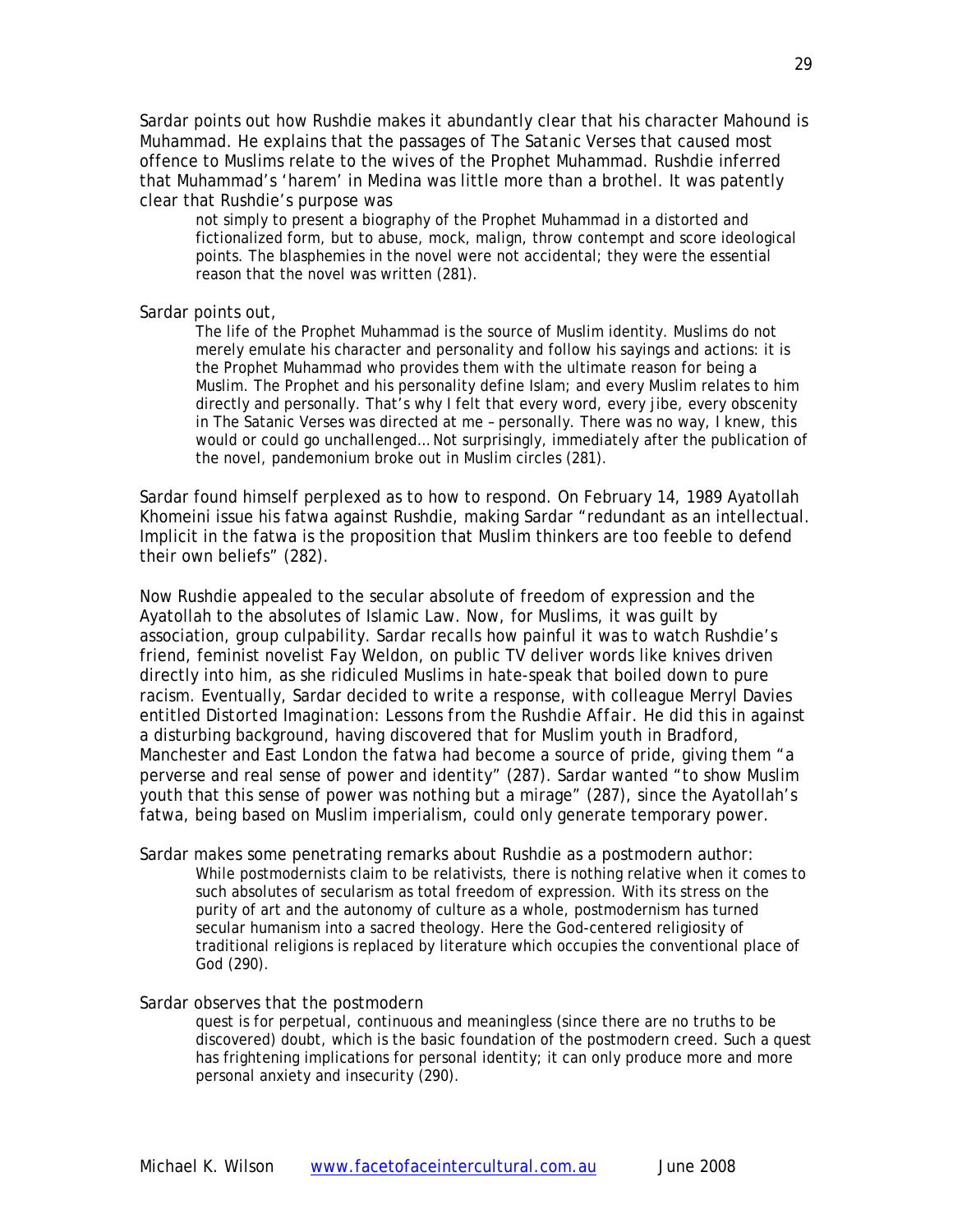In this respect, Sardar notes, both Rushdie and the Ayatollah were on the same ground. While Sardar was prepared to argue that no physical harm should come to Rushdie he saw it as impossible to forgive him since, as Rushdie himself said in *The Satanic Verses*, our "forgiveness [would] make possible the deepest and sweetest corruption of all, namely the idea that he [has done] nothing wrong" (291). But next Sardar found it extremely difficult to get his book published, demonstrating that freedom of expression is a one-way street:

In the world of western secularism, freedom of expression belongs to those with secular power, or access and opportunity within the secular structures of power. That's the problem with secularism. As the pre-eminent truth and doctrine of the West, it renders insignificant and makes invisible all that is outside its purview, all the possibilities and potentials outside its framework of power. Secularism masks the will to power; and like all authoritarian ideologies, it nurtures homicidal tendencies (292).

# **Chapter 14. Multiculturalism, Then and Now**

Sardar reflects that the Rushdie affair had a profound impact on Muslims causing them to abandon secularism as a means of reforming Islam. British Muslims were overwhelmed and "affronted to the core of their being by the tirades of intolerance, prejudice and ignorance" they were exposed to. Sardar protests:

The fatwa mentality was generally and readily accepted as the entirety of what Islam meant and was about, leaving no space for any other kind of Muslim identity or outlook (294).

Many shell-shocked Muslims made a "journey back to Islam, seeking a refuge of sanity in their original identity" (295).

Sardar is visited by someone active in the Malaysian Islamic Study Group, a constituent of FOSIS, who worked as private secretary for "Brother (Sudara) Anwar", that is, gifted orator and intellectual Anwar Ibrahim, then Minister of Education for Malaysia, having been accelerated to that position by Mahathir Muhammad. When Sardar had been general secretary of FOSIS Anwar Ibrahim led the Muslim Youth Movement of Malaysia (ABIM).

Anwar Ibrahim was passionate about pluralism, appreciating the truths and values of other faiths, cultures and civilizations without feeling any threat to his own identity as a Muslim. At one time in conversation with Sardar he reflected on the main characteristic of Muslim Spain, which during its 800 years involved experiments in *convivencia*, "live and let live, a harmonious and enriching way of living together" (298). He wanted to generate a similar culture in Malaysia, an inclusive Islamic society. Sardar was enlisted by Anwar to travel regularly to Malaysia to run "intellectual discourses" and become involved in a wide range of Malaysian institutions.

Sardar was impressed with Malaysian scholar, Professor Syed Muhammad Naguib al-Attas, a man with a towering intellect, famous for his resolution of the controversy concerning the dating of the Terengganu Stone providing evidence as to when Islam arrived in Malaysia. As a Syed the Professor claimed direct descent from the Prophet Muhammad. He taught that justice was "putting a thing in its proper place" (302).

Sardar hoped that Malaysian society might develop in a manner recalling Muslim Spain and reflects on the history of the latter. In 711 Muslims first landed on the Rock of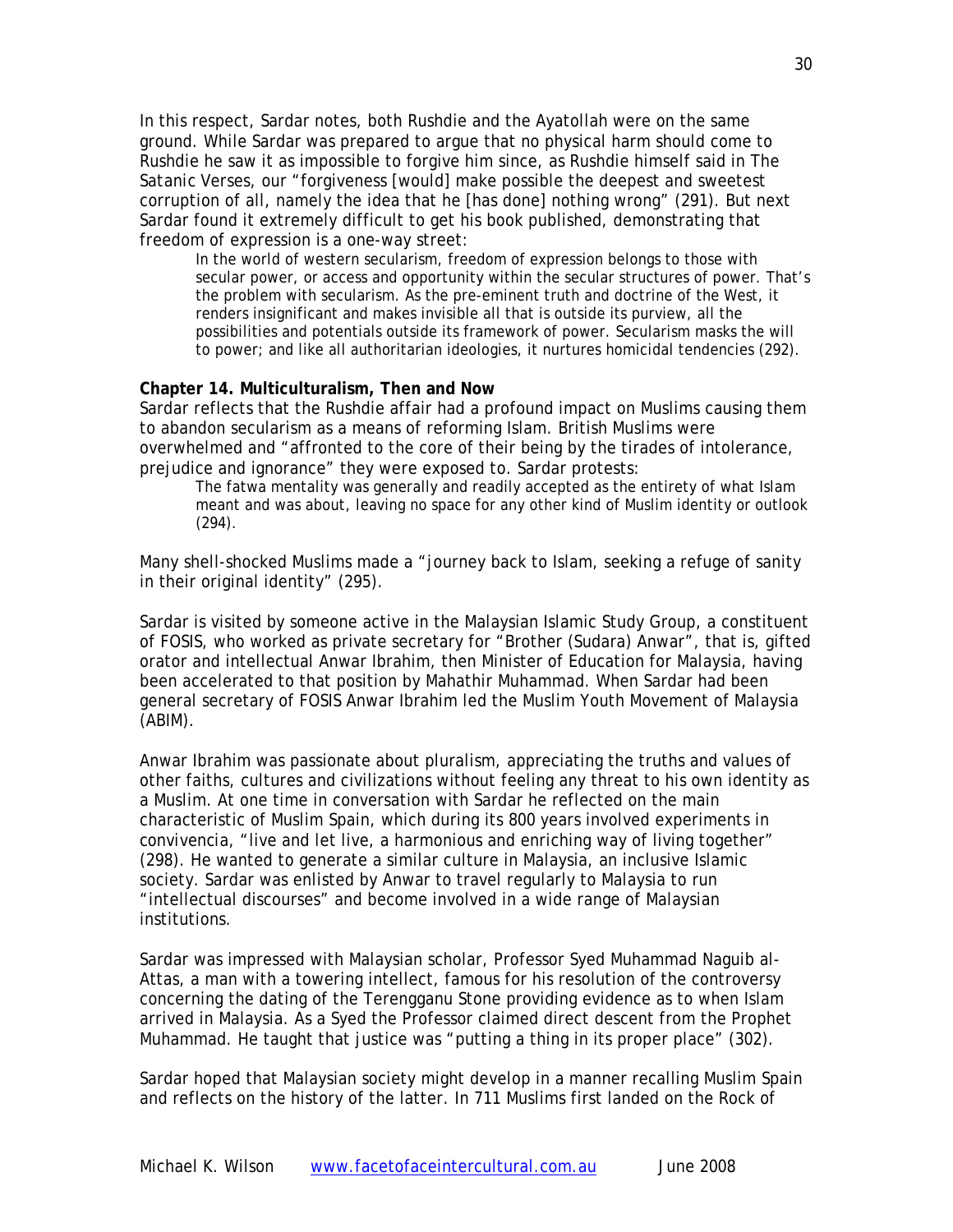Tariq, an island on the southern tip of Spain named after their commanding general, Tariq Bin Ziad. Within decades virtually the whole Iberian Peninsula was part of the *ummah*. He observes:

Once their rule was established Muslims demonstrated a tolerance towards the Christian and Jewish population unmatched in history (303).

Christians were allowed to keep their churches and monasteries; the Jews their synagogues:

Members of both communities retained their personal possessions and regulated their life according to their own laws. The Visigoth system of taxes, with its manifold burdens, was replaced by a single tax in lieu of having to perform military service. Moreover, this tax was on a sliding scaled according to the ability to pay and professional status; and women, children, monks, invalids, the sick and slaves were exempt. For the most part, slaves were set free. Many sources indicate that living conditions actually improved for the bulk of the population (304).

When, after 800 years, Muslims were banished from Spain: "Multiculturalism and the intellectual excitement it made possible were expunged in favour of purity of the blood and monolithic orthodoxy of worship" (304).

Sardar next reflects on the way Malaysia had "developed a rich multicultural patchwork under the auspices of Islam" in past centuries. He also observes how the contemporary multicultural mix bore the legacy of European colonialism – Chinese imported by the British to run the tin mines, Tamils to work the rubber plantations, Sikhs as policemen and guards. But, in the process, "Malays were marginalized, restricted to traditional agriculture, even prevented from operating rubber smallholdings" (305).

This colonial pattern led to racial strife, yet the Malay majority extended full citizenship rights to the Chinese and Indians, something the colonial powers had never deemed necessary.

Sardar reflects on the way Sufi mysticism has deeply influenced the type of Islam found in Malaysia, making it unique in the Muslim world, "while in no way making Malays less scrupulous or punctilious in their adherence to Islam" (306). He compares this with the profound influence of mysticism on Spanish Islam, with one of the greatest Islamic mystics, Muhammad ibn Arabi, being born in Murcia in 1165. He notes that St Thomas Aquinas, Dante and other European philosophers and writers learned Greek philosophy not from the Greeks but through the commentaries and additons of Ibn Rushd, the 12<sup>th</sup> century polymath. Ibn Tuyafl, Ibn Rushd's patron, through his philosophical novel *The Living Son of the Awake*, influenced sects such as the Quakers and provided the model for Defoe's *Robinson Crusoe*. He also pays tribute to Ibn Hazm and the Jewish scholar Maimonides, born in Cordoba in 1135, whom Muslims did not regard as a "Jewish" scholar. He observes that Spain's Islamic mysticism profoundly influenced Sephardic (Spanish) Jewish scholars, e.g. Bahya ibn-Pakuda and Solomon ben Judah Ibn Gabirol.

Then in 1991 Iraq invaded Kuwait, overwhelming Sardar with a deep presentiment. His colleague, Merryl, upon the fall of the Berlin Wall, asked, "Now the Evil Empire's crumbled to dust, who or what will take its place?" She answered, "It will be us, Islam will be the next bogey, the new 'Evil Empire'" (311). Sardar observes,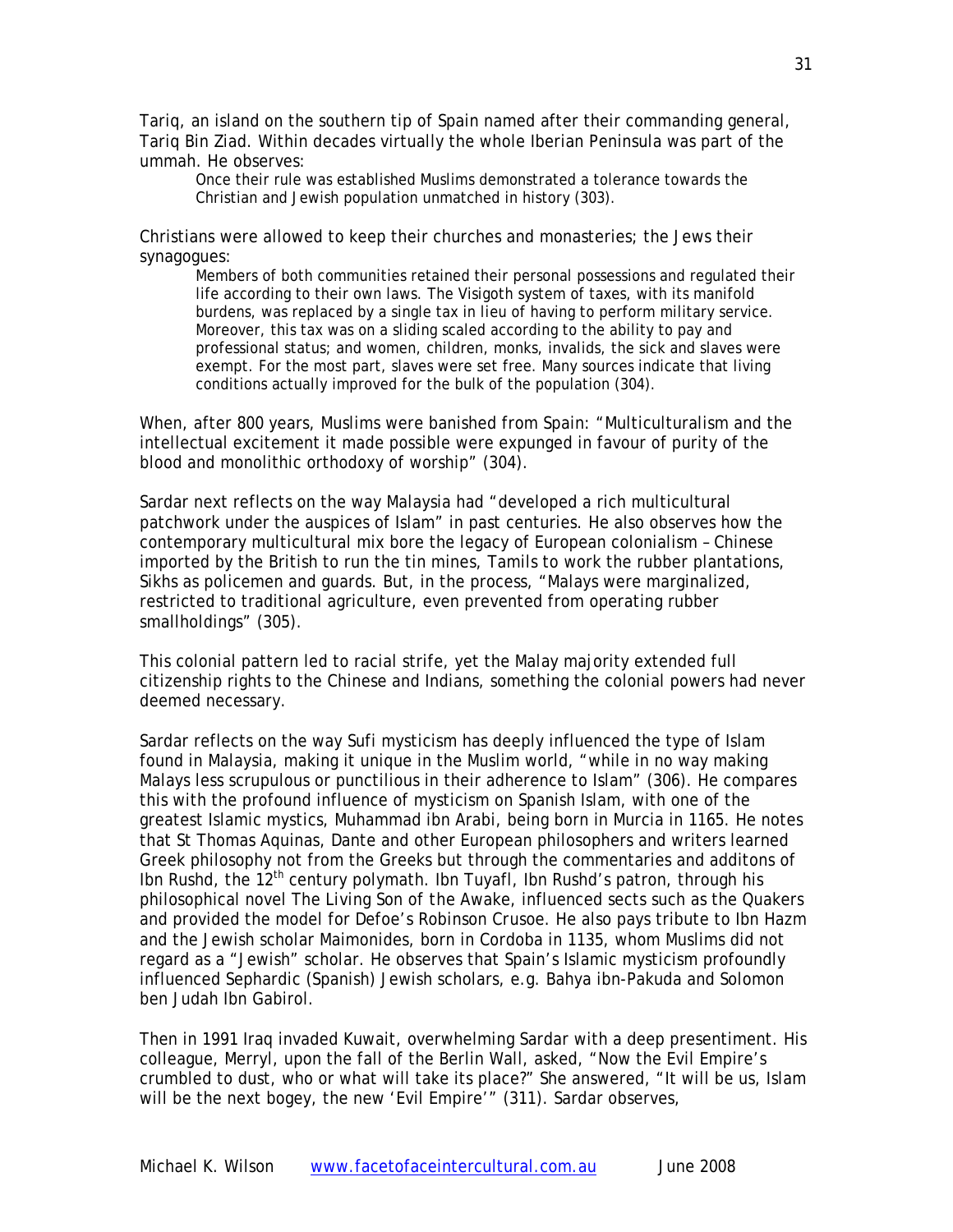The West, especially the military-industrial complex, still needs an evil Other to affirm its identity; to confirm its own Self and keep its political economy operating. It'll return to its original demon Other (311).

Meanwhile Saddam Hussein played the Muslim card, "rallying brainless Mullahs and politically inept critics of the West to conferences in Baghdad", while "the vast majority of Muslims knew Saddam was the acme of a modern tyrant" (311). Muslims lacked any global arena "in which to engage with and discuss, let alone resolve by our own efforts, the problems of the *ummah*" (312).

With the onset of the Gulf War there was a palpable increase of anti-West and anti-Saudi sentiments in Malaysia, with the honour of Islam "somehow at the heart of the war" (312). Ziauddin Sardar told Muslims that they were trapped between two evils – the megalomaniac Saddam Hussein and the medieval Kingdom of Saudi Arabia, "where foreign workers were treated as slaves and dissent was rewarded by torture" (313). He counseled Muslims to side with Saudi Arabia as being the lesser of the two evils.

Shortly after Sardar flew to Jeddah having been told the Saudi government wanted to give him \$5 million to establish whatever intellectual institution he wanted. However, a stipulation was made:

Intellectuals should speak freely. But sometimes, just sometimes, they shouldn't say what they think. For the greater good, for the sake of the Muslim *ummah*, they ought to listen occasionally and pay attention to what the authorities have to say (315).

Sardar left Jeddah "wiser and poorer" (316).

After the Gulf War Sardar returned to Malaysia to continue his work there. Kuala Lumpur was transformed into a global, postmodern city and tradition was in retreat. The economy flourished. He heard Malays saying, "Things are shrinking; there's less and less space", which he initially understood as a reference to the lack of physical space in K.L. Then he realized:

they were complaining about the loss of their own culture, which was rapidly disappearing without much trace. They were commenting on 'globalization' as cultural genocide of the world they were born into and all its remembered ways (319).

Seeking a place in Malaysia untouched by globalization Sardar traveled to the rainforests of Sarawak where he came into contact with Iban communities living in longhouses: "Both men and women go naked to their waists; men cover their loins with a strip of cotton, the women wear short skirts" (320). Sardar stayed in a longhouse occupied by 42 families. Then, at one point, he joined a crowd discovering, to his surprise, they had assembled before a television and video player to watch Arnold Schwarzenegger in *Terminator 2: Judgement Day*. He wrily comments, "You can run from globalization; but you can't hide" (321).

Back in K.L. the political atmosphere turned foul. Mahathir Muhammad now saw Anwar Ibrahim as a major threat to his grip on power. Anwar had called for corporate responsibility and an end to corruption and complacency and, indeed, was the Cabinet Minister responsible for the Anti-Corruption Agency. After the economic collapse of 1997 the political differences between Mahathir and Anwar came out into the open: "a fight for the future and very soul of Malaysian society." Malays, especially rural Malays, find homosexuality particularly obnoxious and so Mahathir had a case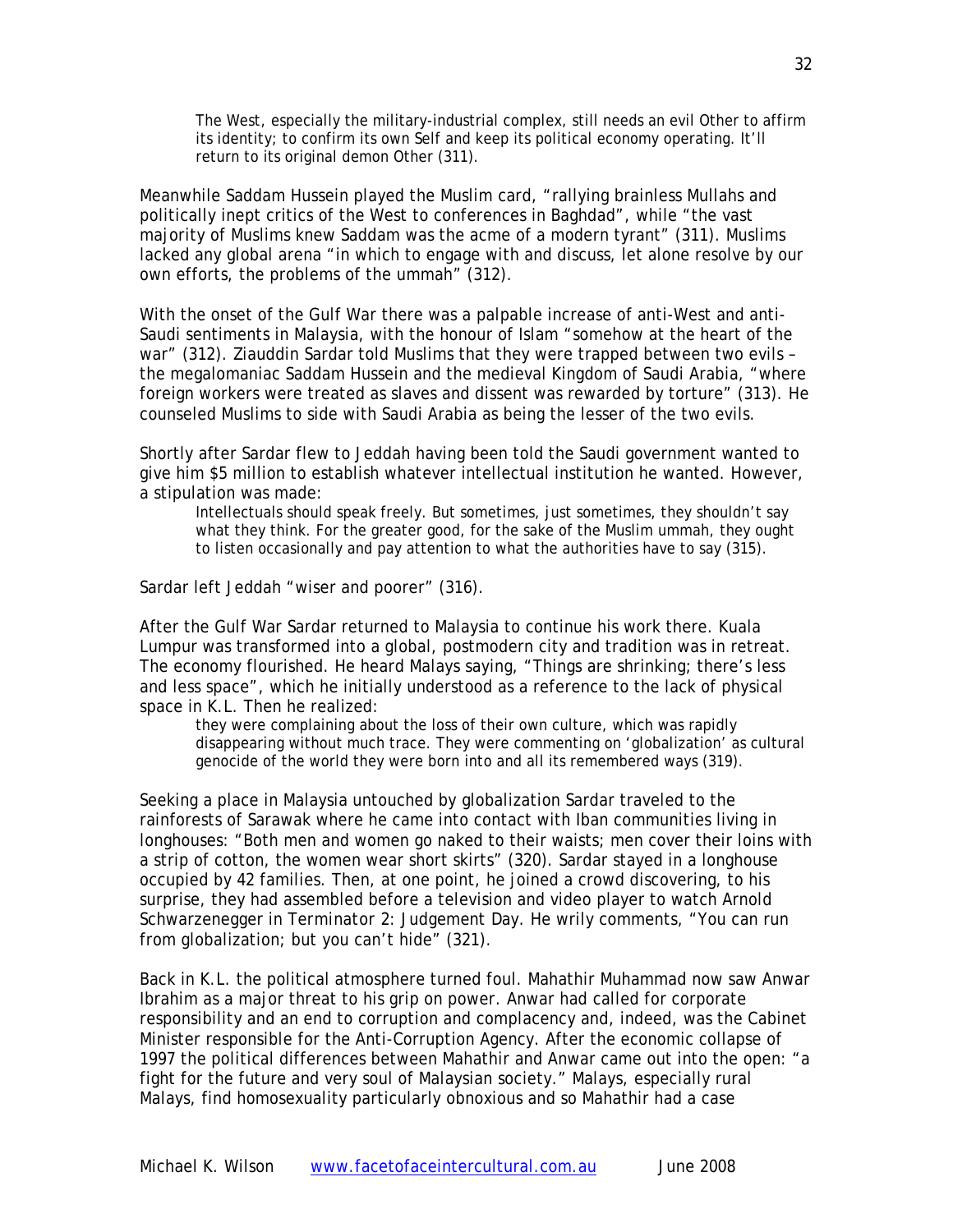fabricated against Anwar over a two year period, charging him with sodomising an ersthwhile chauffeur, the day after Anwar refused to accept Mahathir's ultimatum to resign or be sacked. He was imprisoned and tortured. Meanwhile, on Anwar's advice Sardar had returned to London a few weeks before his arrest. Sardar concludes:

Here was our 1492. We were being expelled from Spain. I kept on thinking about Ibn Hazm. No matter how open-minded and clever you are, he once said, authoritarianism always finds a way round. Pluralism and authoritarianism, Ibn Hazm asserted, are locked in eternal combat. A single megalomaniac can destroy a paradise it took decades or centuries to build. That's how Muslim Spain will be lost, Ibn Hazm had declared. And that's how Malaysia was dragged down. My friend and hero had fallen. The balanced individual who could constitute, nurture and build the paradise I sought so desperately was incarcerated. Maybe, I thought, paradise just does not want to be found (324).

## **Conclusion. Going Up, or Going Down?**

Sardar reflects with his friends on what made Muslim Spain so successful for so long. Gulzar Haider ventured:

The coalescing of interlocking features. There was ethnic pluralism, religious tolerance, an unquenchable thirst for knowledge and culture – from painting to poetry music to philosophy. And on one thought these things to be un- or anti-Islamic. And now we lack them all (327).

When Merryl proposed these features were still inherently possible in Islam another friend, shouting in frustration, asked,

Which Islam? The Islam of the Flat Earth Society? The Islam of the religious scholars? The Islam of the Iranian revolutionaries? The Islam of Saudi Wahhabis? The Islam of the state-obsessed Muslim Brotherhood and the Jamaat-e-Islami? The simpleton Islam of Tablighi Jamaat?" (327).

After outlining his views on how Islamic science might be developed the same friend retorts,

Your idea of Islamic science has been hijacked by fundamentalists and mystics. The fundamentalists are looking for scientific miracles in the Qur'an. Everything from relativity, quantum mechanics, big bang theory to the entire field of embryology and much of modern geology has been 'discovered' in the Qur'an. They're experimenting on jinn in Pakistan! The mystics have reduced the discourse to a quest for numinous understanding of the Absolute. Everywhere, mystic cults have subordinated conjecture and hypothesis to supernatural experience. All is sacred; and knowledge has no social function. There's no correlation between what you envisioned and what actually happened (329).

This was the last meeting of the Ijmalis: "Our group dispersed in an atmosphere of despair, disillusion and dejection; and never met again" (332). Sardar next reflects, "On 11 September 2001, it became intolerably clear that Muslim civilization was being offered suicide, both as method and metaphor" (332). Commenting on terrorists he remarks:

The terrorist in general, and the suicide bomber in particular, I remember thinking, are a special breed. They stand outside normality, beyond reason. They justify their rage and actions with perverse self-righteousness and twisted religious notions – utterances and pieties as impenetrable to me as they are to so many Muslims (334).

After watching TV broadcasts showing the video produced by a suicide bomber before blowing himself up and killing 12 others and injuring 52, Sardar meditates on the